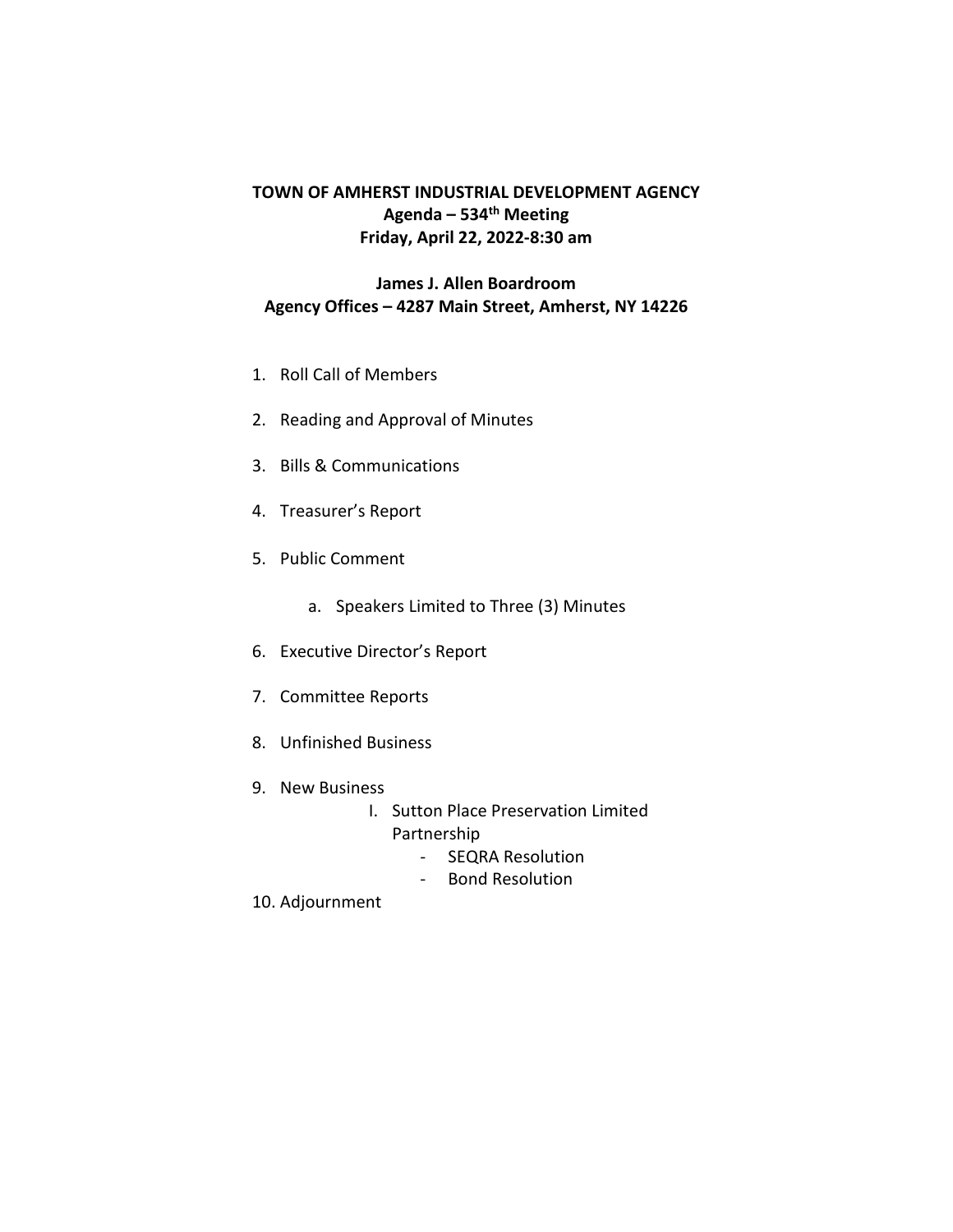# **TOWN OF AMHERST INDUSTRIAL DEVELOPMENT AGENCY Minutes of the 533rd Meeting Friday, March 25, 2022 – 8:30 am – via Zoom James J. Allen Boardroom Agency Offices, 4287 Main Street**

**Pursuant to the provisions of Part E of Chapter 417 of the Laws of 2021, the Town of Amherst Industrial Development Agency Board of Directors Meeting was conducted through via Zoom and live streamed at [www.AmherstIDA.com.](http://www.amherstida.com/) In attendance at the meeting at Amherst IDA offices was Executive Director David Mingoia. A video recording of the meeting can be accessed and viewed at www.AmherstIDA.com**

| PRESENT via Zoom: | Carlton N. Brock, Jr.<br>William Tuyn<br>Anthony Agostino<br><b>Timothy Drury</b><br>Frank LoTempio, III<br>Nicole Gavigan<br>David S. Mingoia, Executive Director                                       |
|-------------------|----------------------------------------------------------------------------------------------------------------------------------------------------------------------------------------------------------|
| EXCUSED:          | Kevin J. Zanner, Hurwitz & Fine PC<br>Hadar Borden                                                                                                                                                       |
| GUESTS via Zoom:  | AIDA Staff<br>Jacqualine Berger, TOA Councilmember<br>Randall Shepard, Bonadio Group<br>Sean Hopkins, Esq.<br>Robert G. Murray, Esq.<br>Kate Donnelly, Remedy<br>Erik Wagner, Ciminelli Real Estate Corp |

Chairman Carlton N. Brock, Jr. called the meeting to order and reminded everyone the meeting was being video recorded and live-streamed.

### **MINUTES**

Upon a motion by Frank LoTempio seconded by William Tuyn and unanimously carried, the minutes of the February 2022 meeting were approved as presented.

#### **BILLS & COMMUNICATIONS**

There were no Bills & Communications presented at this meeting.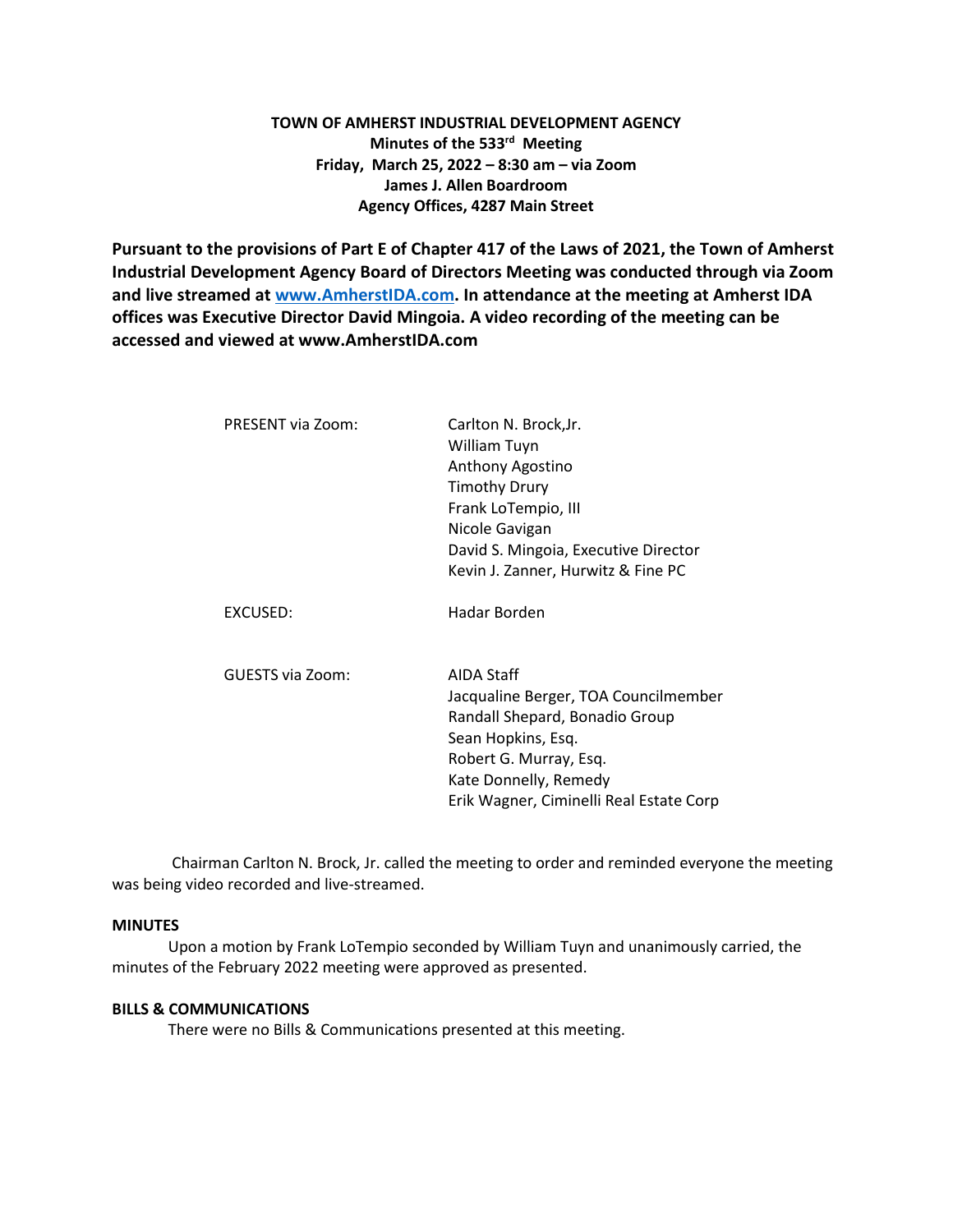#### **TREASURER'S REPORT**

Upon a motion by Frank LoTempio, seconded by William Tuyn and unanimously carried, the Treasurer's Report for February 2022 was approved as presented.

#### **PUBLIC COMMENT**

There was no Public Comment at this meeting.

#### **EXECUTIVE DIRECTOR'S REPORT**

Attached to the minutes is the Executive Director's Report.

#### **COMMITTEE REPORTS**

**Audit & Finance Committee –** Anthony Agostino informed the board that the Audit & Finance Committee had met with the Agency's auditor, Randy Shepard from The Bonadio Group in February. Mr. Shepard was invited to speak to the board. Mr. Shepard gave the board a presentation of the 2021 Audited Financial Statements.

William Tuyn made a motion to accept the 2021 Audited Financial Statements as presented. Frank LoTempio seconded the motion. Votes of aye to accept the 2021 Audited Financial Statements were made by Brock, Tuyn, Agostino, Drury, LoTempio and Gavigan. Motion to approve passed 6-0.

**Executive Committee** – The Executive Committee recommended the approval the 2021 Mission Statement and Measurement Report as presented by Executive Director Mingoia. Frank LoTempio made a motion to approve the 2021 Mission Statement and Measurement Report. Nicole Gavigan seconded the motion. Votes of aye were cast by Brock, Tuyn, Agostino, Drury, LoTempio. And Gavigan. Motion to approve passed 6-0.

#### **UNFINISHED BUSINESS**

There was no Unfinished Business presented at this meeting.

## **NEW BUSINESS**

## **Authorization Resolution – 199 Park Club Lane LLC and Amherst 203 APL RKC, LLC (203 Park Club Lane)**

 The proposed project consists of the construction of 30,000 sf building in which Roswell Park Cancer Institute (RPCI) will be the sole tenant. Under an approved Certificate of Need from the NYS Department of Health, Roswell will operate an off-campus hospital extension facility providing clinical, educational and research needs of cancer patients in the Northtowns as well as regional patients throughout Western and Central New York and Canada. This will allow RPCI to expand its capacity to provide comprehensive cancer care to patients.

 The project qualifies under the Countywide Uniform Tax Exemption Policy and New York State Industrial Development Agency Statute as it will provide an expanded offering of medical services not currently available. The applicant provided a Certificate of Need from the NYS Department of Health certifying the need for this hospital grade facility that will provide state of the art radiology screening & diagnostic facilities, comprehensive infusion center, and a clinical laboratory with phlebotomy patient service center. As the tenant is not subject to sales and property taxes, this project would be wholly tax-exempt if it was undertaken solely by RPCI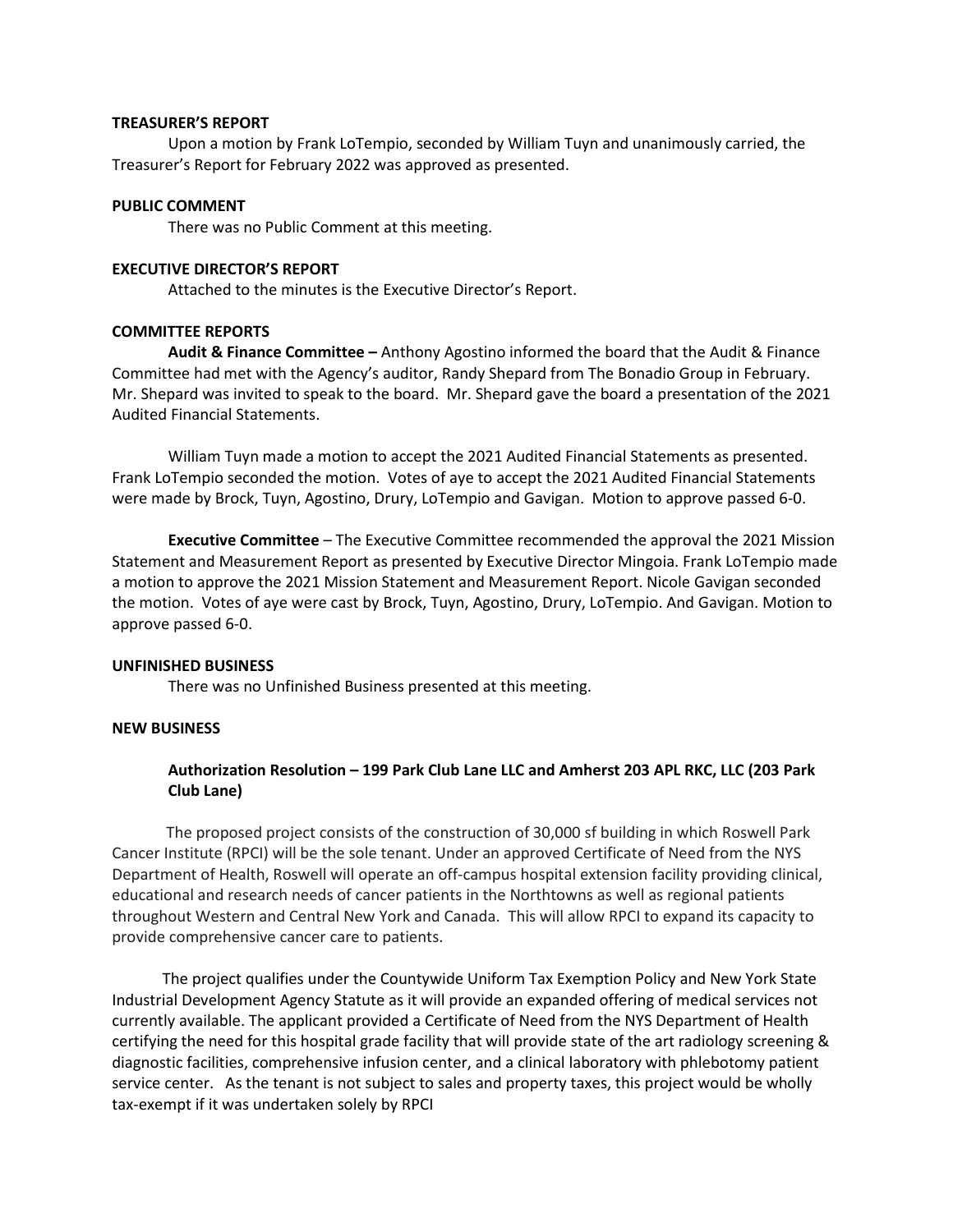Executive Director reviewed the Project Profile and Cost Benefit Analysis for the project. Frank LoTempio made a motion to approve the project. William Tuyn seconded the motion to approve.

Agency counsel Kevin Zanner took a roll-call of the votes. Brock, approve; Tuyn, approve; Agostino, approve, Drury, approve; LoTempio, approve; Gavigan, approve. The motion to approve the authorization of the 203 Park Club Lane project passed by a vote of 6-0.

### **Assignment of Lease – 111 North Maplemere, LLC to Amherst 111 APL RKC, LLC**

111 North Maplemere LLC has informed the Agency that it has entered into a purchase and sale transaction with Amherst 111 APL RKC, LLC.

In connection with the purchase and sale transaction, Amherst 111 APL RKC, LLC has submitted a request that the Agency consent to an assignment of, and assume the rights and obligations of 111 North Maplemere LLC.

After a brief discussion, Frank LoTempio made a motion to approve the request by 111 APL RKC, LLC to assign the rights and obligations of 111 North Maplemere, LLC, to them. William Tuyn seconded the motion to approve.

Agency counsel Kevin Zanner took a roll-call of the votes. Brock, approve; Tuyn, approve; Agostino, approve, Drury, approve; LoTempio, approve; Gavigan, approve. The motion to approve the assignment of lease request by Amherst 111 APL RKC, LLC passed by a vote of 6-0.

9:09 am – Anthony Agostino made a motion to adjourn the meeting. William Tuyn seconded the motion. Motion to adjourn passed unanimously.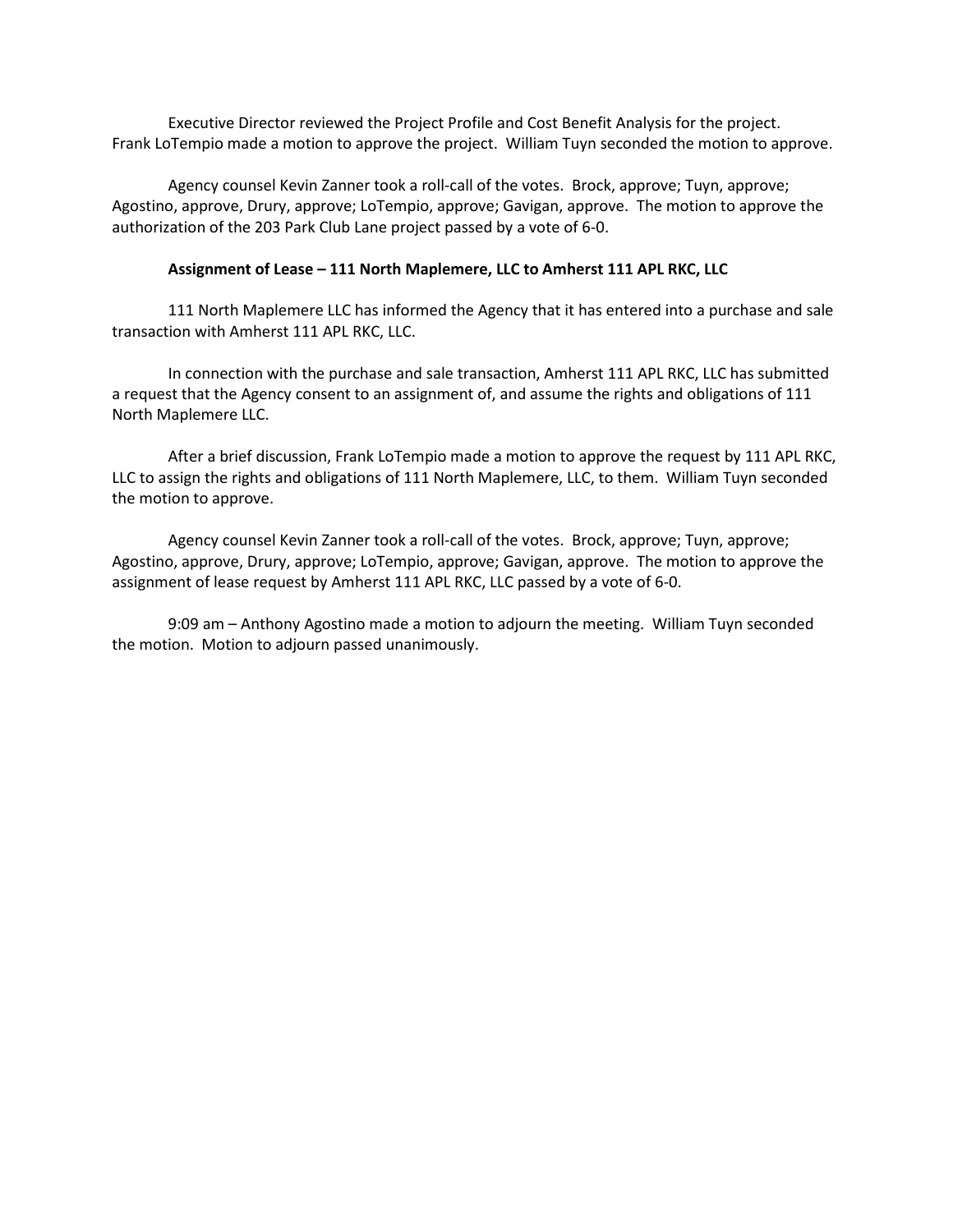# **Executive Director's Report**

April 22, 2022

# *New York State Budget*

The Governor and State Legislature agreed to a \$220 Billion Budget, up from \$212 Billion, that included a number of program expansions and uses record Federal Aid for the majority of the increased spending. Federal Aid usually represents a third of the State Budget, and has increased to 38-39% in the last few years due to pandemic assistance.

A number of economic development programs were fully funded and created, highlighted by the following:

- FAST-NY \$200 Million for a Shovel-Ready Grant Program
- RESTORE NY \$200 Million for Community/Economic Development Programs
- Downtown Revitalization Fund \$200 Million for Area Redevelopment Plans
- Empire Digital Gaming Tax Credit \$25 million
- Land Banks \$50 Million
- Brownfield Clean-Up Program Extended 10-years
- Accelerates Middle Class Tax Cuts by 2-years
- Small Business Tax Cuts and COVID tax credits
- Workforce Development \$350 million

Language prohibiting natural gas hook-ups as early as 2024 was removed from the final budget, but still is under consideration through the Climate Action Council [\(www.climate.ny.us\)](http://www.climate.ny.us/) discussed at last month's Board of Directors Meeting.

The budget also invested heavily in human services and childcare highlighted and summarized by:

- Childcare credits and subsidies \$7 billion
- Affordable Housing Plan \$25 Billion
- COLA Increase for many non-profit providers
- Suspension of certain motor vehicle and diesel taxes from June to December 2022
- Criminal Justice Reforms focused on bail related items
- School Aid and Universal Pre-K received several billion dollar increases

The budget did not include IDA reform items, but we are still awaiting the creation of the Incentives Board, appointed by the Governor and Legislature, that was enacted in the FY 2021 budget whose purpose is to promulgate regulations on the prevailing wage bill for projects over \$5 million in construction and receiving more than 30% in incentives. In addition, there are over 50 bills we are tracking through the New York State Economic Development Council that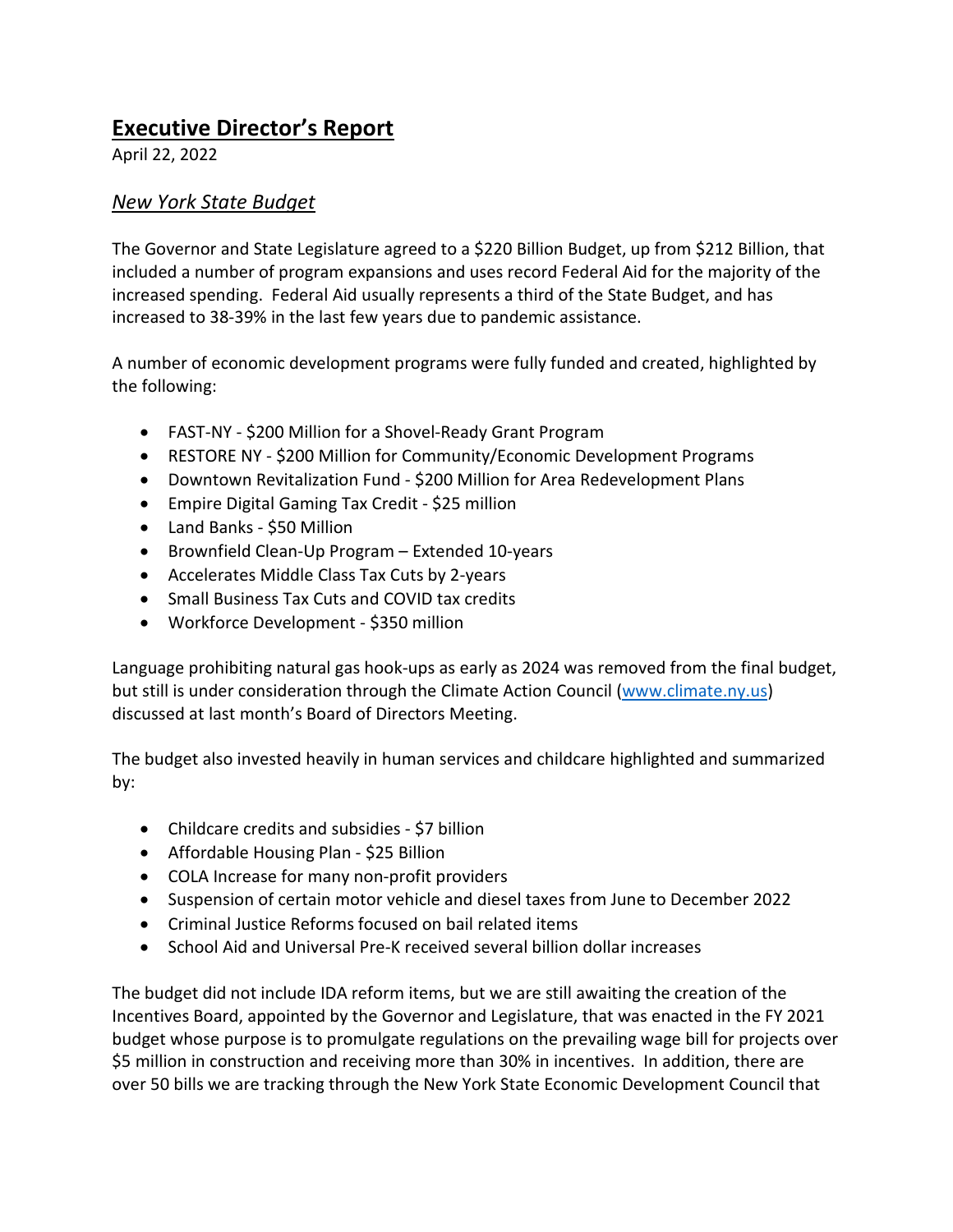would have some impact on IDAs and are working to ensure that many of them do not become law.

Remote/Quasi-Virtual Meetings were authorized in the State Budget, but not to the extent we have enjoyed during the pandemic. Meetings are allowed to have a virtual component, but only if a quorum of the entity is present physically at a location, or at multiple locations publicly accessible.

# *Marketing*

The Martin Group Medical/Marketing Branding effort is under way and the company has completed an initial audit of our efforts. Overall, the firm feels that a more elevated, active brand presence with updated collateral – both digital and physical – would position the Agency better for those seeking to do business in Amherst. As we work on the Medical Sector Branding, one eye will remain on that as we look towards the future and improvement in several areas:

- Suite of up-to-date print and digital pieces that represent the accomplishments of the Agency and its positive impact in the business community and Town;
- Social Media plan with content and targeted to industry leaders and stakeholders;
- Improving the website and integrating it with the collateral and social media; and
- Evolution of the AIDA logo that would be integrated into the medical effort and other future initiatives.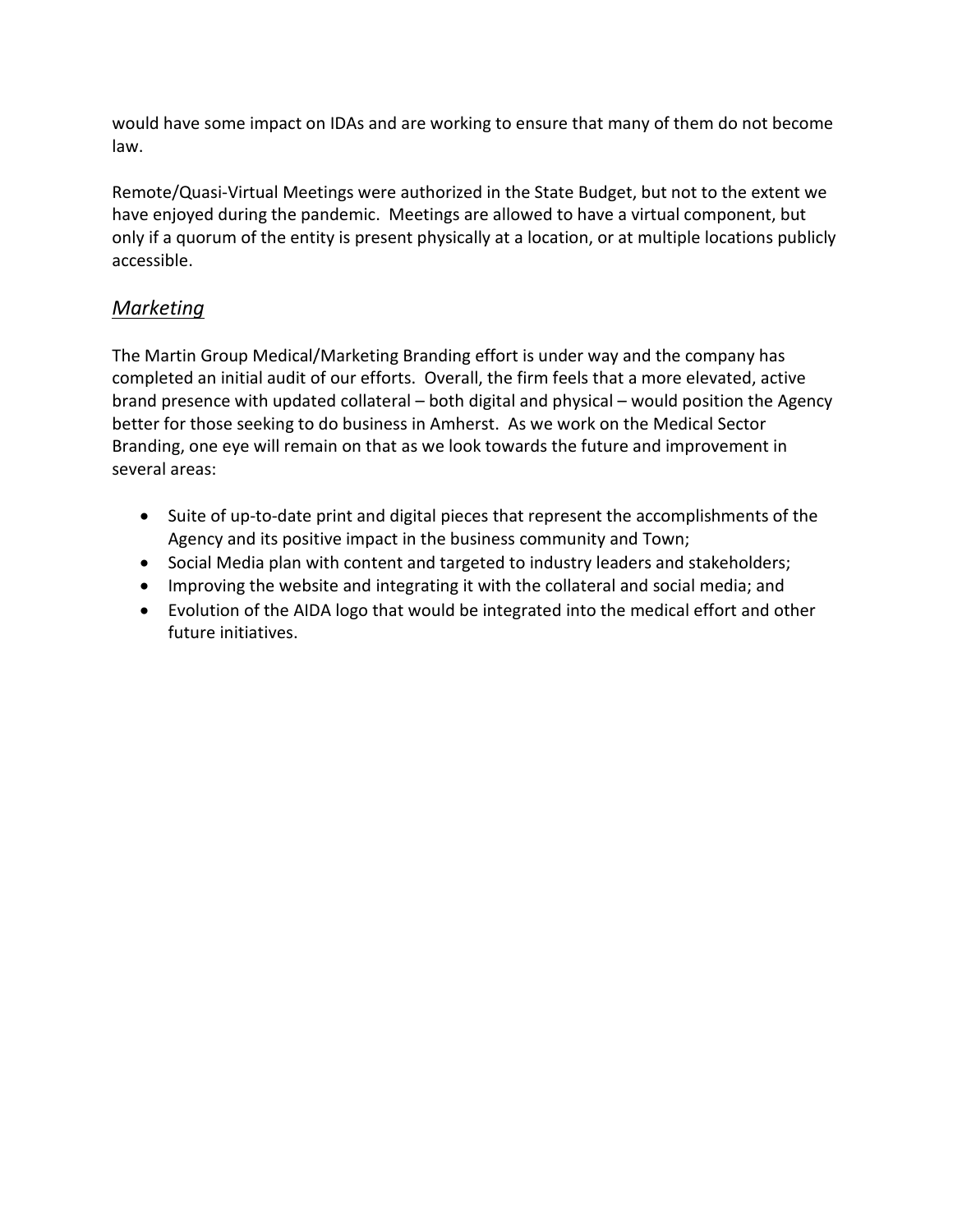# **PROJECT PROFILE: SUTTON PLACE PRESERVATION, LTD \$77,184,882 April 22, 2022**



# **ELIGIBILITY**

- Commercial Project under NYS Law
- Affordable Housing

# $COMPANY$  INCENTIVES (EST.)

- $\bullet$ Sales  $Tax = $787,900$
- $\bullet$ Mortgage Tax =  $$337,500$

# **PROJECT BENEFITS (EST.)**

- $\bullet$ Income taxes  $=$  \$601,567
- $\bullet$ Sales taxes  $=$  \$209,111

### EMPLOYMENT

- $\bullet$ 157 Construction Jobs Created
- $\bullet$ 5 Full Time Jobs Retained
- $\bullet$ Site Payroll - \$320,000

# **PROJECT SCHEDULE**

- $\bullet$ June 2022 - Work begins
- $\bullet$ June 2023 - Project Complete

## **Project Address:**  113 Travers Blvd Amherst, New York 14228

(Sweet Home School District)

# **Investment:**

Acquisition: \$40,770,000 Construction: \$23,457,084 Financing: \$12,488,588 Soft/Other Costs: \$469,210

# **Company Description:**

The applicant is Lincoln Avenue Capital (LAC) through Sutton Place Preservation Ltd.. LAC is an affordable housing developer with a portfolio of approximately 95 properties with over 17,000 units in 16 states. Their team works to provide low-income families with quality affordable housing through federal, state and local programs.

# **Project Description:**

LAC intends to acquire and rehab approximately 246 units located at 113 Travers Blvd. in Amherst utilizing tax exempt bonds fully collateralized through various sources. The applicant is planning a \$23,457,084 full site renovation including in-unit upgrades (kitchens, bathrooms, lighting and electric and finishes such as blinds and painting) plus exterior work (roof replacements, new windows, siding, painting, sidewalk and patio repairs, playground upgrades and parking lot improvements). applicant has been working closely with the Town of Amherst Planning and Building Departments to ensure optimal outcomes. The Clubhouse will also be redesigned and will include new space for community events.

The applicant is seeking Amherst IDA assistance in the form of a \$45,000,000 tax exempt bond and is requesting sales and mortgage tax exemptions to make the project financially feasible for this significant upgrade to this affordable housing project. LAC is receiving a PILOT directly with the Town of Amherst. Completion of the project protects the affordability of 100% of the units for at least 30 years, which is the term of the regulatory agreements.

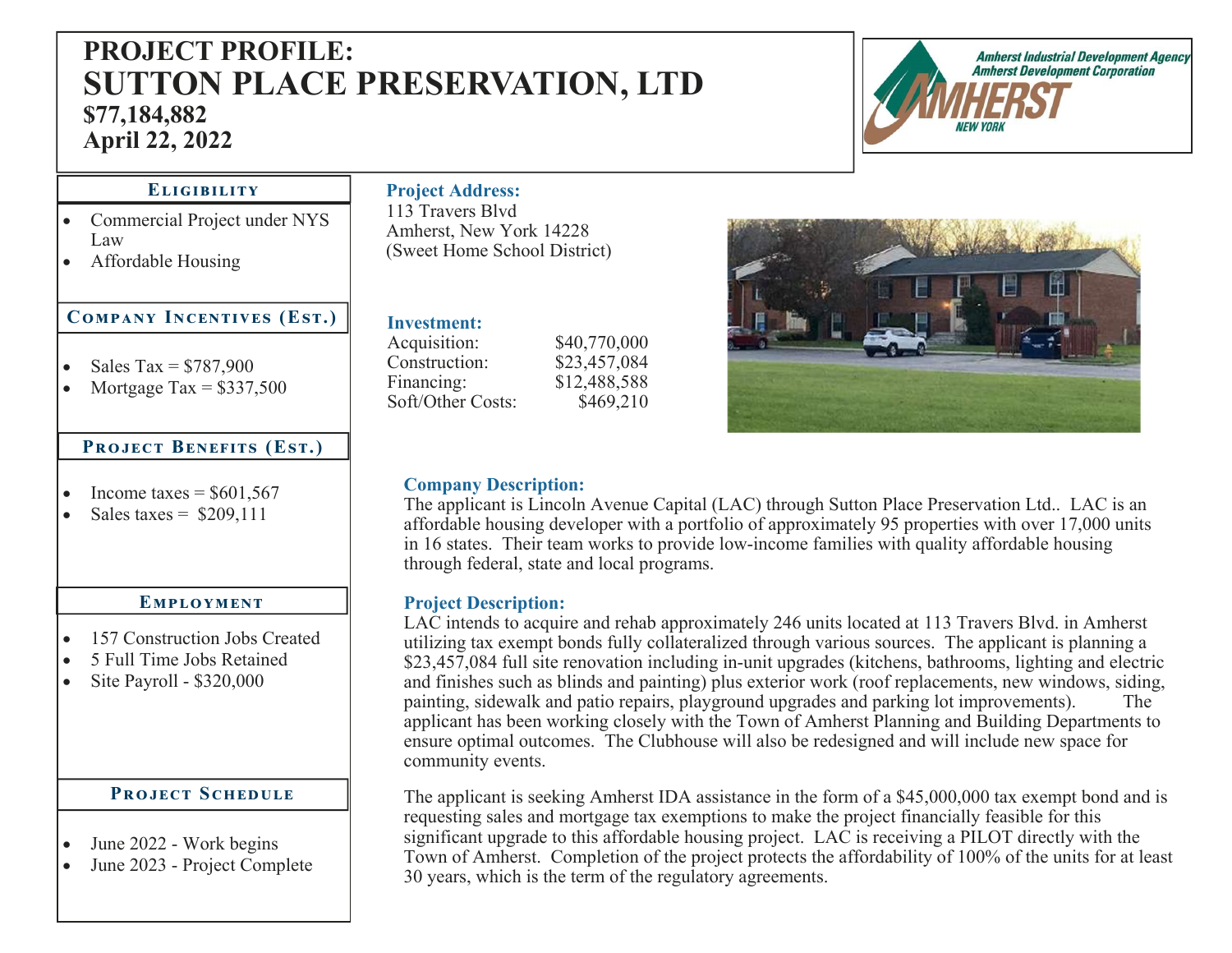# **PROJECT PROFILE: SUTTON PLACE PRESERVATION, LTD \$77,184,882**

**AIDA Cඈආඉൺඇඒ Hංඌඍඈඋඒ:** 

None

# $$

- 1. Investment of not less than \$65,607,149 million at the project location as noted in the application.
- 2. Maintenance of 5 Full Time Equivalent Positions two-years after project completion.
- 3. Compliance with the Agency's Local Labor Policy in connection with the construction of the Project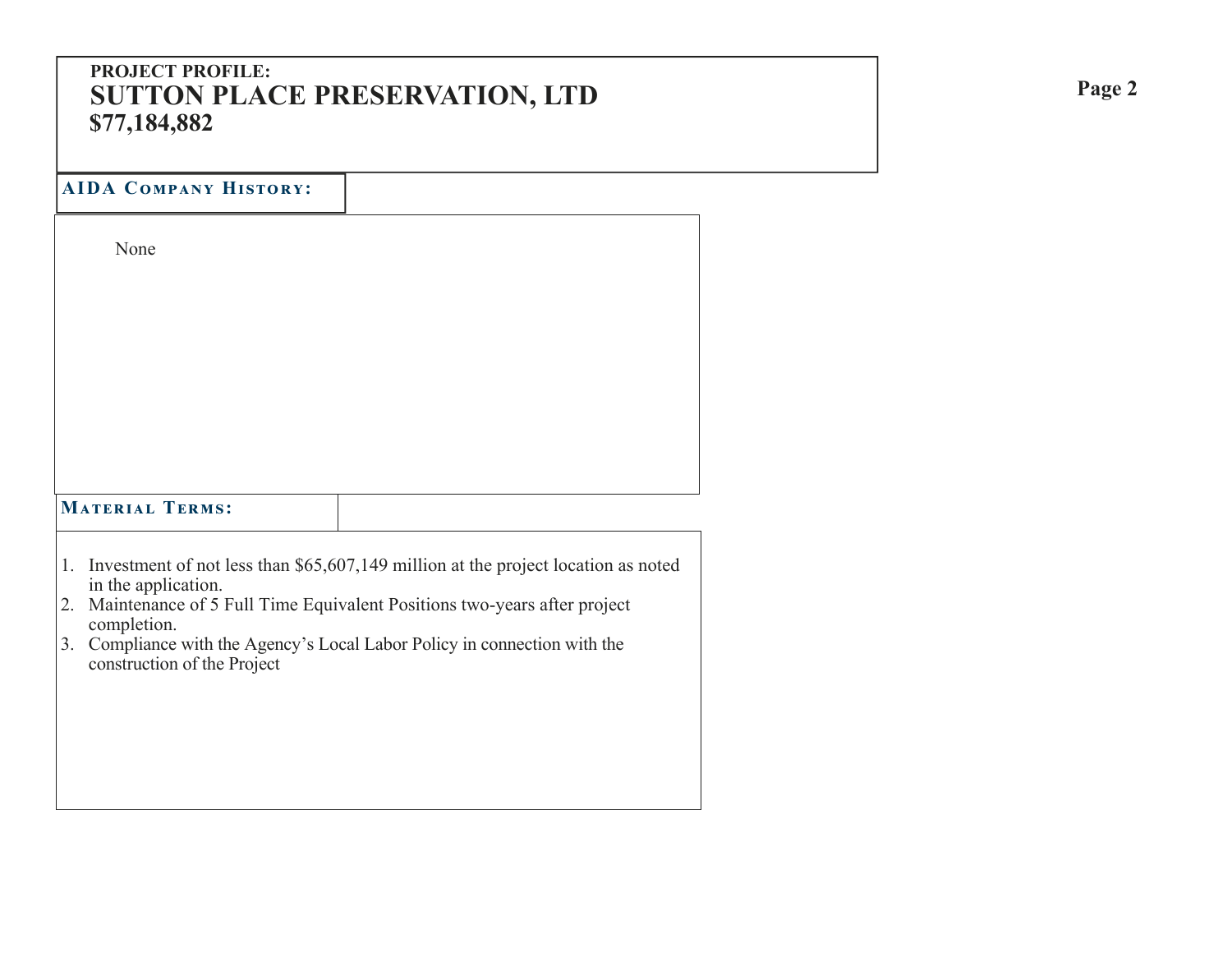# Town of Amherst Industrial Development Agency **IOWN OT AMNETST INQUSTrial Development Agency**<br>MRB Cost Benefit Calculator *Cost-Benefit Analysis Tool powered by MRB Group*



April 1, 2022 Sutton Place Affordable Housing 113 Travers Boulevard

# Economic Impacts

Summary of Economic Impacts over the Life of the PILOT Project Total Investment

Ongoing

Temporary



#### Figure 1



 *Net Benefits chart will always display construction through year 10, irrespective of the length of the PILOT.* Figure 2





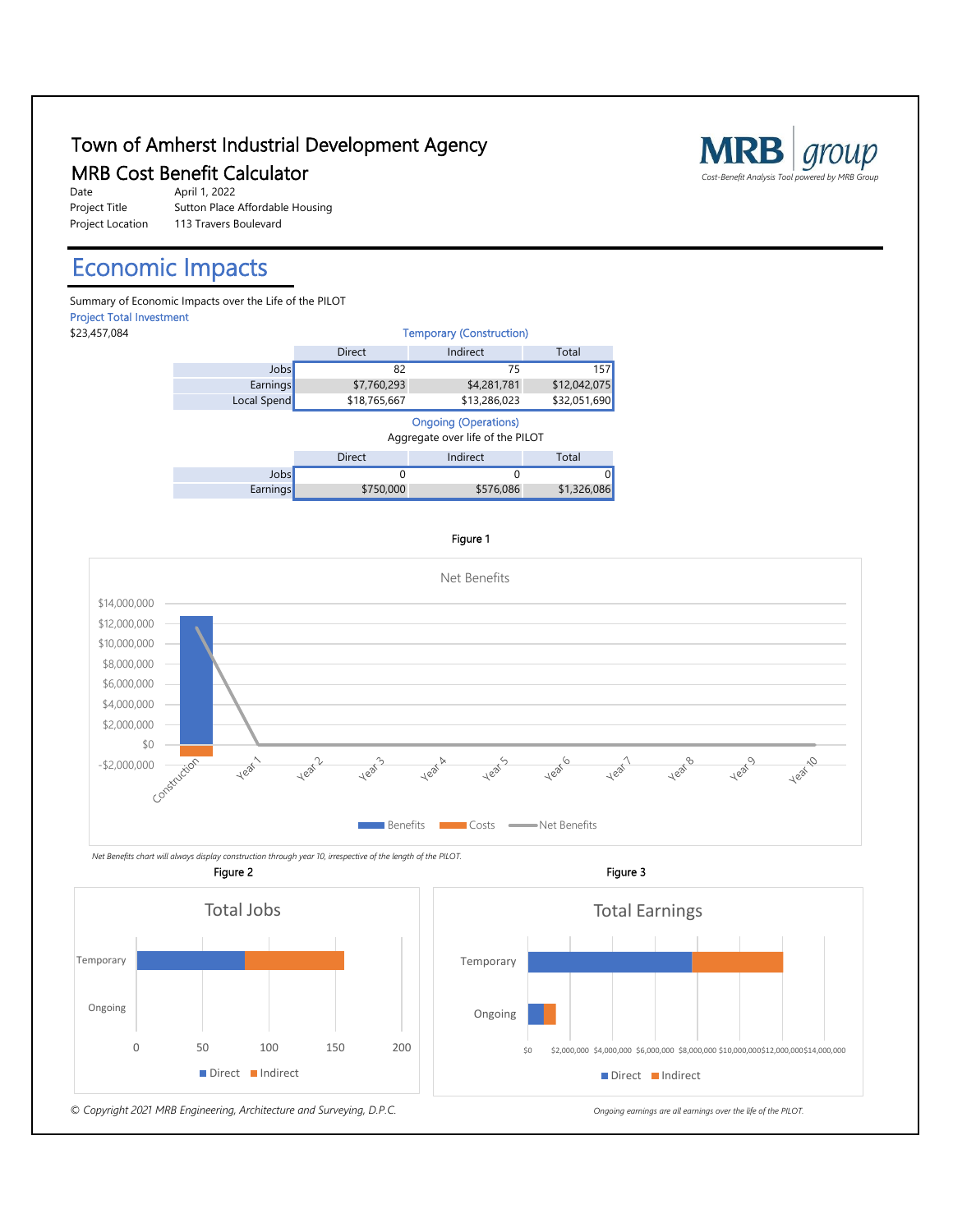# Fiscal Impacts



Estimated Costs of Exemptions

|                                        | <b>Nominal Value</b> | Discounted Value* |
|----------------------------------------|----------------------|-------------------|
| Property Tax Exemption                 | \$0                  | \$0               |
| Sales Tax Exemption                    | \$787,500            | \$787,500         |
| Local Sales Tax Exemption              | \$427,500            | \$427,500         |
| <b>State Sales Tax Exemption</b>       | \$360,000            | \$360,000         |
| Mortgage Recording Tax Exemption       | \$337,500            | \$337,500         |
| Local Mortgage Recording Tax Exemption | \$112,500            | \$112,500         |
| State Mortgage Recording Tax Exemption | \$225,000            | \$225,000         |
| <b>Total Costs</b>                     | \$1,125,000          | \$1,125,000       |

#### State and Local Benefits

|                                       | <b>Nominal Value</b> | Discounted Value* |
|---------------------------------------|----------------------|-------------------|
| <b>Local Benefits</b>                 | \$13,481,678         | \$13,435,297      |
| To Private Individuals                | \$13,368,161         | \$13,322,299      |
| <b>Temporary Payroll</b>              | \$12,042,075         | \$12,042,075      |
| Ongoing Payroll                       | \$1,326,086          | \$1,280,224       |
| Other Payments to Private Individuals | \$0                  | \$0               |
| To the Public                         | \$113,517            | \$112,998         |
| Increase in Property Tax Revenue      | \$0                  | \$0               |
| Temporary Jobs - Sales Tax Revenue    | \$100,100            | \$100,100         |
| Ongoing Jobs - Sales Tax Revenue      | \$13,417             | \$12,898          |
| Other Local Municipal Revenue         | \$0                  | \$0               |
| <b>State Benefits</b>                 | \$697,161            | \$694,660         |
| To the Public                         | \$697,161            | \$694,660         |
| Temporary Income Tax Revenue          | \$541,893            | \$541,893         |
| Ongoing Income Tax Revenue            | \$59,674             | \$57,610          |
| Temporary Jobs - Sales Tax Revenue    | \$84,295             | \$84,295          |
| Ongoing Jobs - Sales Tax Revenue      | \$11,299             | \$10,862          |
| Total Benefits to State & Region      | \$14,178,839         | \$14,129,956      |

## Benefit to Cost Ratio

|                    |       | Benefit*     | Cost*       | Ratio       |
|--------------------|-------|--------------|-------------|-------------|
|                    | Local | \$13,435,297 | \$540,000   | 25:1        |
|                    | State | \$694,660    | \$585,000   | $1 \cdot 1$ |
| <b>Grand Total</b> |       | \$14,129,956 | \$1,125,000 | 13:1        |

\*Discounted at 2%

#### Additional Comments from IDA

The Town negotiated a PILOT agreement directly with the developer that included a community benefits agreement.

Does the IDA believe that the project can be accomplished in a timely fashion? Yes

*© Copyright 2021 MRB Engineering, Architecture and Surveying, D.P.C.*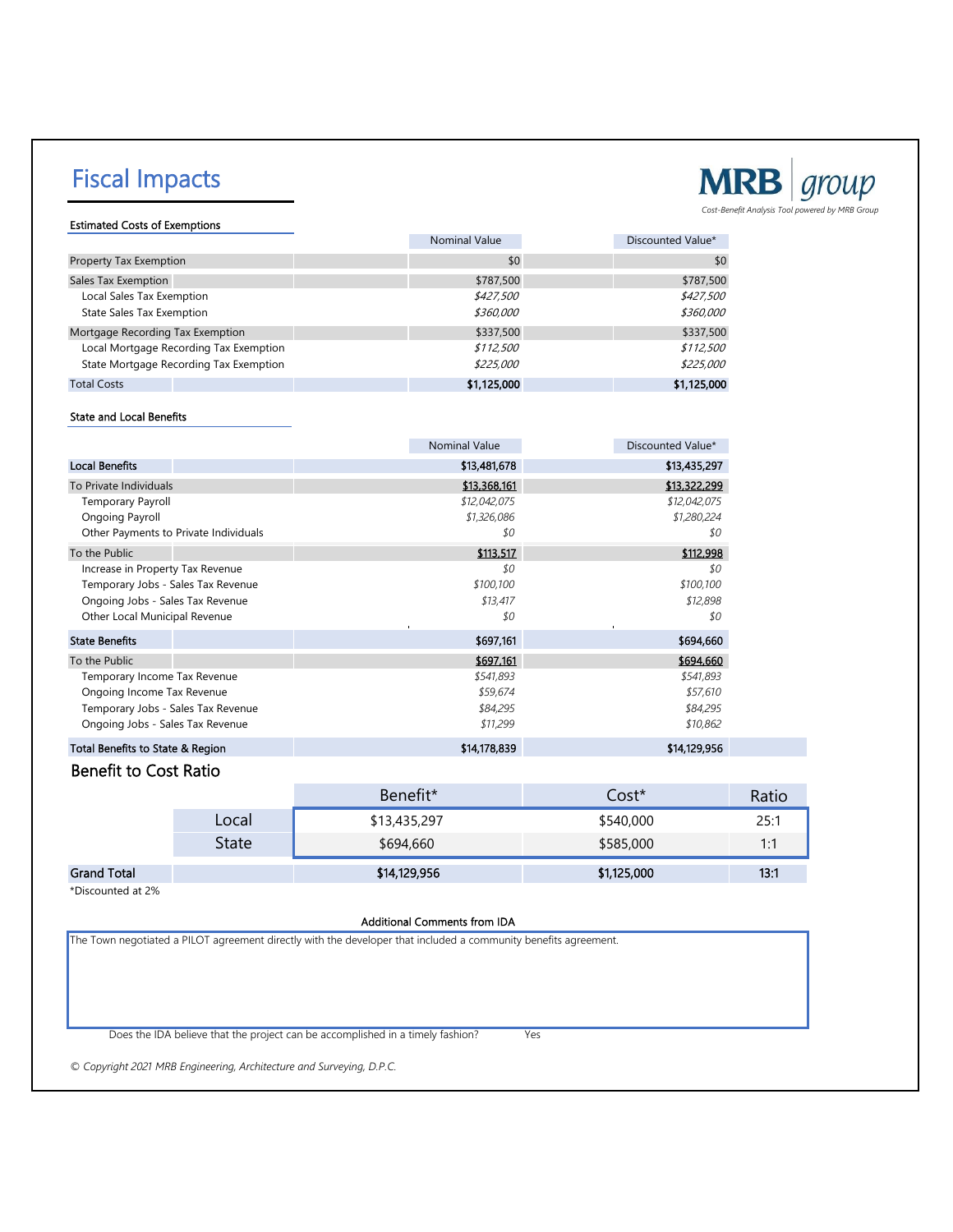#### **SEQRA RESOLUTION SUTTON PLACE PRESERVATION LIMITED PARTNERSHIP PROJECT**

A regular meeting of the members of the Town of Amherst Industrial Development Agency (the "Issuer") was convened in public session at the offices of the Issuer located at 4287 Main Street in the Town of Amherst, Erie County, New York on April 22, 2022 at 8:30 o'clock, a.m., local time.

The meeting was called to order by the (Vice) Chairperson of the Issuer and, upon roll being called, the following members of the Issuer were:

#### PRESENT:

Carlton N. Brock, Jr. Chairperson William W. Tuyn Vice Chairperson Anthony Agostino Treasurer Hon. Timothy Drury Secretary Hadar Borden Member Frank L. LoTempio III Member Nicole Gavigan Member

ABSENT:

### ISSUER STAFF PRESENT INCLUDED THE FOLLOWING:

| David S. Mingoia           | Chief Executive Officer |
|----------------------------|-------------------------|
| Kevin J. Zanner, Esq.      | Issuer Counsel          |
| Terrence M. Gilbride, Esq. | <b>Bond Counsel</b>     |

The following resolution was offered by \_\_\_\_\_\_\_\_\_\_, seconded by \_\_\_\_\_\_\_\_, to wit:

Resolution No.

## RESOLUTION DETERMINING THAT ACTION TO UNDERTAKE A PROJECT FOR THE BENEFIT OF SUTTON PLACE PRESERVATION LIMITED PARTNERSHIP IS A "TYPE II ACTION" AND NO FURTHER ACTION IS REQUIRED UNDER SEQRA WITH RESPECT THERETO.

WHEREAS, Town of Amherst Development Agency (the "Issuer") is authorized and empowered by the provisions of Chapter 1030 of the 1969 Laws of New York, constituting Title 1 of Article 18-A of the General Municipal Law, Chapter 24 of the Consolidated Laws of New York, as amended (the "Enabling Act") and Chapter 579 of the 1973 Laws of New York, constituting Section 914-a of said General Municipal Law (said Chapter and the Enabling Act being hereinafter collectively referred to as the "Act") to promote, develop, encourage and assist in the acquiring, constructing, reconstructing, improving, maintaining, equipping and furnishing of manufacturing, warehousing, research, commercial and industrial facilities, among others, for the purpose of promoting, attracting and developing economically sound commerce and industry to advance the job opportunities, health, general prosperity and economic welfare of the people of the State of New York, to improve their prosperity and standard of living, and to prevent unemployment and economic deterioration; and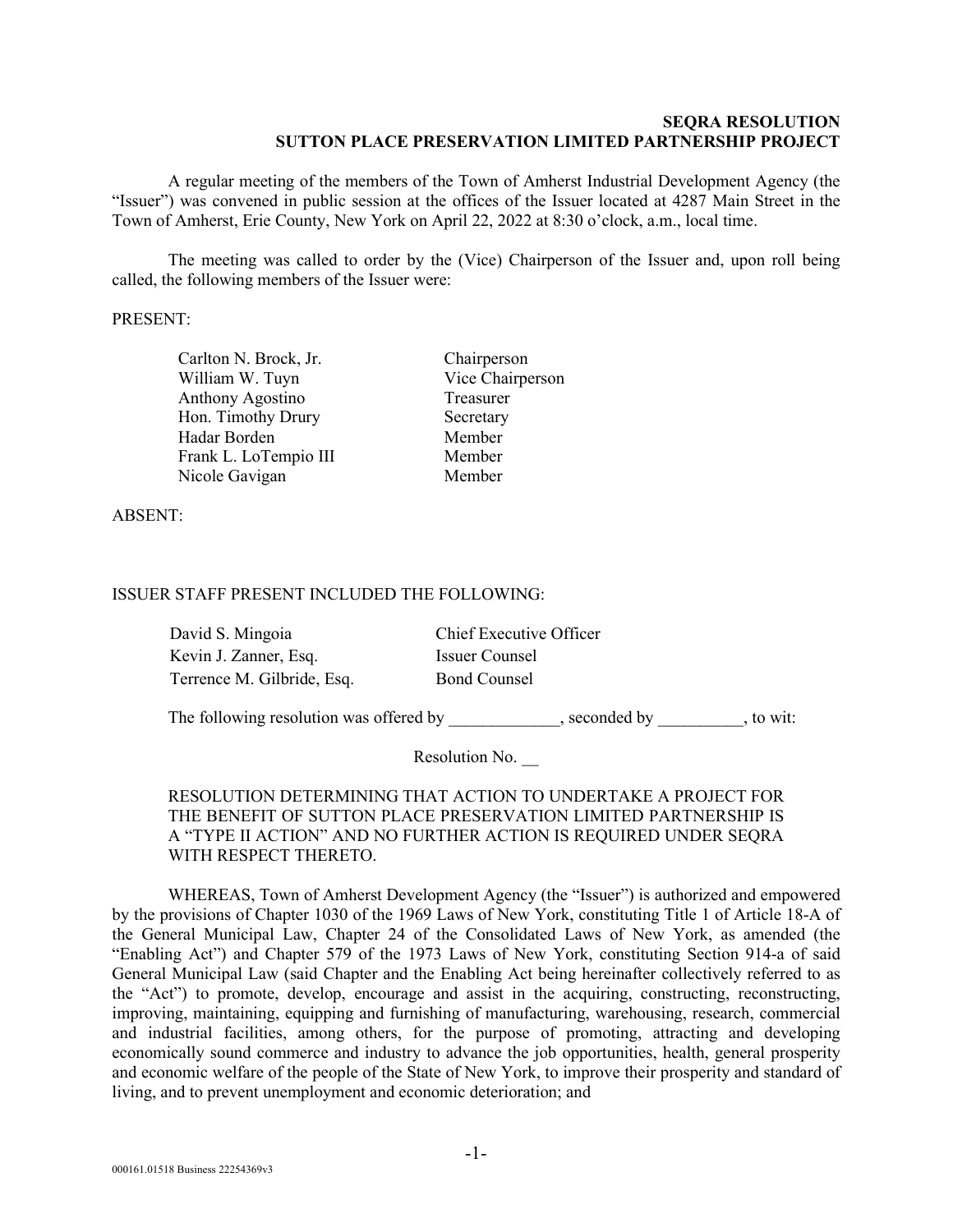WHEREAS, the Issuer is authorized and empowered by the provisions of the Enabling Act to relieve and reduce unemployment, promote and provide for additional and maximum employment, better and maintain job opportunities, and lessen the burdens of government and act in the public interest, and in carrying out the aforesaid purposes and in exercising the powers conferred in the Enabling Act, the Enabling Act declares that the Issuer will be performing essential governmental functions; and

WHEREAS, to accomplish its stated purposes, the Issuer is authorized and empowered under the Enabling Act to acquire real and personal property; to borrow money and issue negotiable bonds, notes and other obligations therefore; to lease, sell, mortgage or otherwise dispose of or encumber any of its real or personal property upon such terms as it may determine; and otherwise to carry out its corporate purposes in the territory in which the operations of the Issuer are principally to be conducted; and

WHEREAS, on January 4, 2022, Sutton Place Preservation Limited Partnership, a New York limited partnership, on behalf of itself and/or an entity or entities formed or to be formed on behalf of the foregoing (the "Institution"), submitted an application (the "Application") to the Issuer, a copy of which Application is on file at the office of the Issuer, which Application requested that the Issuer consider undertaking a project (the "Project") for the benefit of the Institution, said Project consisting of the following: (A) (1) the acquisition of a leasehold interest in a portion of approximately 21.77 acres of land located at 113 Travers Boulevard in the Town of Amherst, New York (the "Land"), (2) the acquisition, reconstruction and renovation of twenty-four (24) existing two-story facilities consisting of 246 apartment units and containing approximately 213,100 square feet in the aggregate known as the Sutton Place Apartments located on the Land (the "Facility") and (3) the acquisition and installation therein and thereon of related fixtures, machinery, equipment and other personal property (the "Equipment") (the Land, the Facility and the Equipment being collectively referred to hereinafter as the "Project Facility"), all of the foregoing to constitute a low-income housing facility to be operated by the Institution and leased to residential tenants, and any other directly and indirectly related activities; (B) the financing of all or a portion of the costs of the foregoing by the issuance of taxable and/or tax-exempt revenue bonds of the Issuer in one or more issues or series in an aggregate principal amount sufficient to pay the cost of undertaking the Project, together with necessary incidental costs in connection therewith, in an aggregate principal amount not to exceed \$50,000,000 (the "Obligations"); (C) the payment of a portion of the costs incidental to the issuance of the Obligations, including issuance costs of the Obligations and any reserve funds as may be necessary to secure the Obligations; (D) the granting of certain other "financial assistance" (within the meaning of Section 854(14) of the Act) with respect to the foregoing, including exemption from certain sales taxes, deed transfer taxes and mortgage recording taxes (collectively with the Obligations, the "Financial Assistance"); and (E) the lease (with an obligation to purchase) or sale of the Project Facility to Sutton Place Housing Development Fund Company, Inc., a New York not-forprofit corporation (the "HDFC"), as nominee for and on behalf of the Institution or such other person as may be designated by the Institution and agreed upon by the Issuer; and

WHEREAS, the Chief Executive Officer of the Issuer (A) caused notice of the public hearing of the Issuer (the "Public Hearing") pursuant to Section 859-a(2) of the Act and Section 147(f) of the Internal Revenue Code of 1986, as amended (the "Code"), to hear all persons interested in the Project and the financial assistance being contemplated by the Issuer with respect to the Project, to be published on March 23, 2022 in the Amherst Bee, a newspaper of general circulation available to the residents of the Town of Amherst, Erie County, New York, (B) caused notice of the Public Hearing to be mailed on March 18, 2022 to the chief executive officers of the county and of each city, town, village and school district in which the Project Facility is (or will be) located, (C) conducted the Public Hearing remotely on April 7, 2022 at 8:30 o'clock a.m., local time via Zoom as part of a meeting of the Executive Committee of the Issuer and (D) prepared a report of the Public Hearing (the "Public Hearing Report") which fairly summarized the views presented at such Public Hearing and caused copies of said Public Hearing Report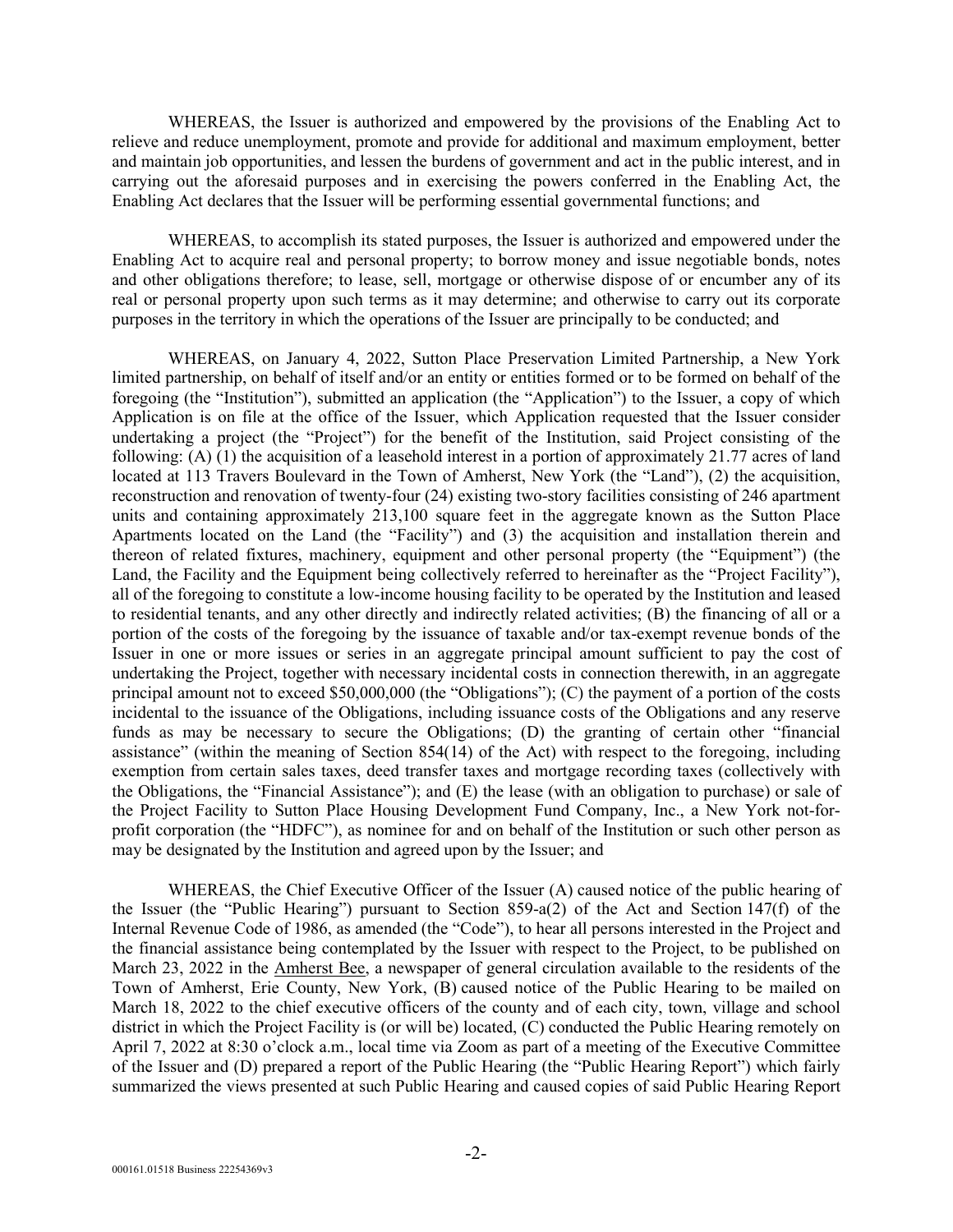to be made available to the members of the Issuer and to the Town Board of the Town of Amherst, New York (the "Town Board"); and

WHEREAS, pursuant to Article 8 of the Environmental Conservation Law, Chapter 43-B of the Consolidated Laws of New York, as amended (the "SEQR Act") and the regulations (the "Regulations") adopted pursuant thereto by the Department of Environmental Conservation of the State of New York (collectively with the SEQR Act, "SEQRA"), the Issuer must satisfy the requirements contained in SEQRA and the Regulations prior to making a final determination whether to undertake the Project; and

WHEREAS, pursuant to SEQRA, the Issuer has examined the Application in order to make a determination as to the potential environmental significance of the Project; and

WHEREAS, the Project appears to constitute a "Type II action" (as said quoted term is defined in the Regulations), and therefore it appears that no further determination or procedure under SEQRA is required with respect to the Project;

NOW, THEREFORE, BE IT RESOLVED BY THE MEMBERS OF THE TOWN OF AMHERST INDUSTRIAL DEVELOPMENT AGENCY AS FOLLOWS:

Section 1. The Issuer has received copies of, and has reviewed, the Application and, based upon said Application and the representations made by the Institution to the Issuer at this meeting, and based further upon the Issuer's knowledge of the area surrounding the Project Facility and such further investigation of the Project and its environmental effects as the Issuer has deemed appropriate, the Issuer makes the following findings and determinations with respect to the Project: The Project consists of the rehabilitation or reconstruction of a structure or facility, in kind, on the same site.

Section 2. Based upon the foregoing, the Issuer makes the following findings and determinations with respect to the Project:

(A) Pursuant to Sections 617.5(c)(2) of the Regulations, the Project is a "Type II action" (as said quoted term is defined in the Regulations); and

Therefore, the Issuer hereby determines that no environmental impact statement or any other determination or procedure is required under the Regulations.

Section 3. The Chairperson of the Issuer is hereby directed to file a copy of this resolution with respect to the Project in the office of the Issuer.

Section 4. This resolution shall take effect immediately.

The question of the adoption of the foregoing resolution was duly put to a vote on roll call, which resulted as follows: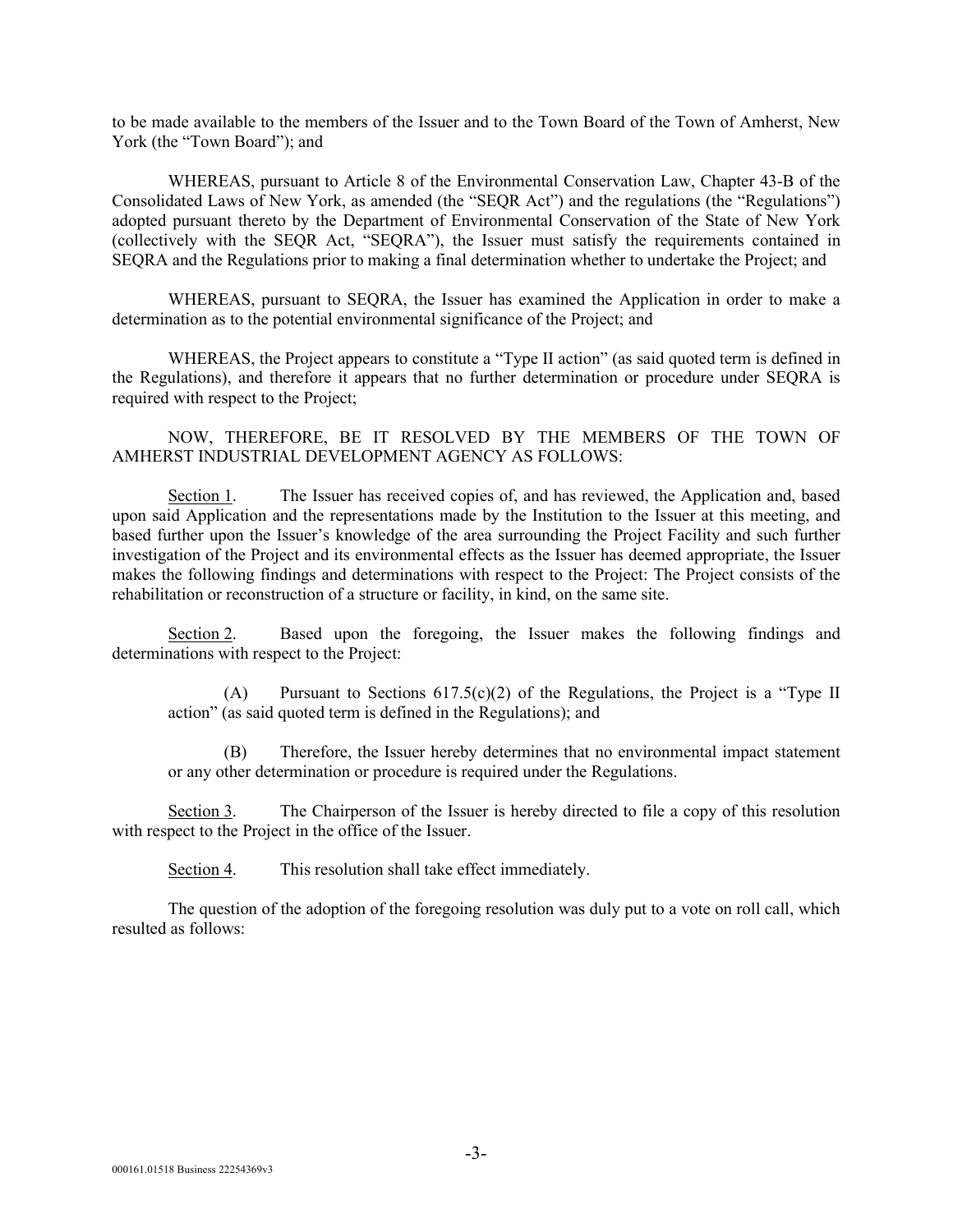| Carlton N. Brock, Jr. | <b>VOTING</b> |  |
|-----------------------|---------------|--|
| William W. Tuyn       | <b>VOTING</b> |  |
| Anthony Agostino      | <b>VOTING</b> |  |
| Hon. Timothy Drury    | <b>VOTING</b> |  |
| Hadar Borden          | <b>VOTING</b> |  |
| Frank LoTempio III    | <b>VOTING</b> |  |
| Nicole Gavigan        | <b>VOTING</b> |  |

The foregoing resolution was thereupon declared duly adopted.

[Remainder of page left blank intentionally]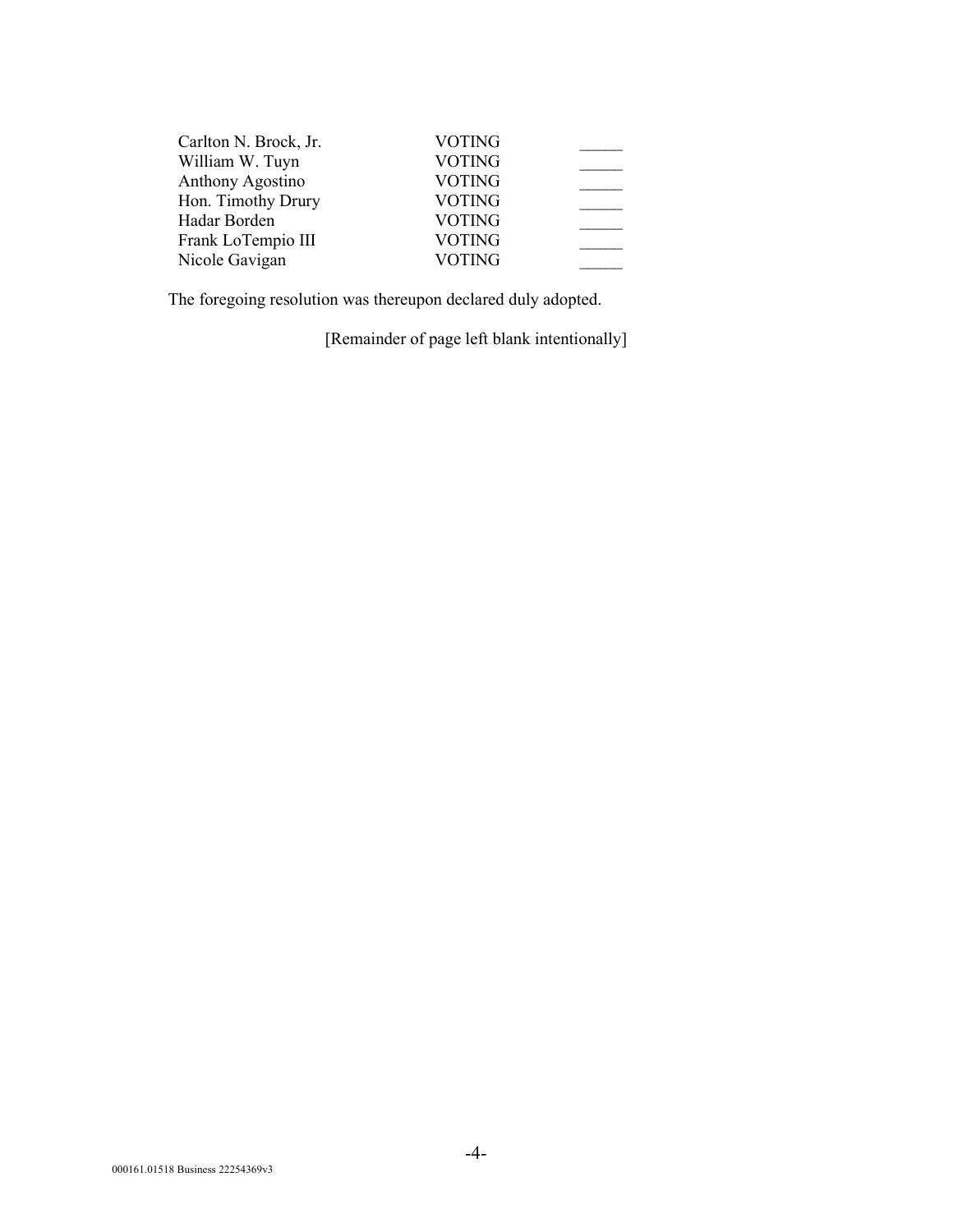| <b>STATE OF NEW YORK</b> |            |
|--------------------------|------------|
|                          | $\sum$ SS: |
| <b>COUNTY OF ERIE</b>    |            |

I, the undersigned Assistant Secretary of Town of Amherst Industrial Development Agency (the "Issuer"), DO HEREBY CERTIFY that I have compared the foregoing annexed extract of the minutes of the meeting of the members of the Issuer, including the resolution contained therein, held on April 22, 2022 with the original thereof on file in my office, and that the same is a true and correct copy of said original and of such resolution contained therein and of the whole of said original so far as the same relates to the subject matters therein referred to.

I FURTHER CERTIFY that (A) all members of the Issuer had due notice of said meeting; (B) said meeting was in all respects duly held; (C) pursuant to Article 7 of the Public Officers Law (the "Open Meetings Law"), said meeting was open to the general public, and due notice of the time and place of said meeting was duly given in accordance with such Open Meetings Law; and (D) there was a quorum of the members of the Issuer present throughout said meeting.

I FURTHER CERTIFY that, as of the date hereof, the attached resolution is in full force and effect and has not been amended, repealed or rescinded.

IN WITNESS WHEREOF, I have hereunto set my hand and affixed the seal of the Issuer this day of April, 2022.

> \_\_\_\_\_\_\_\_\_\_\_\_\_\_\_\_\_\_\_\_\_\_\_\_\_\_\_\_\_\_ Assistant Secretary

(SEAL)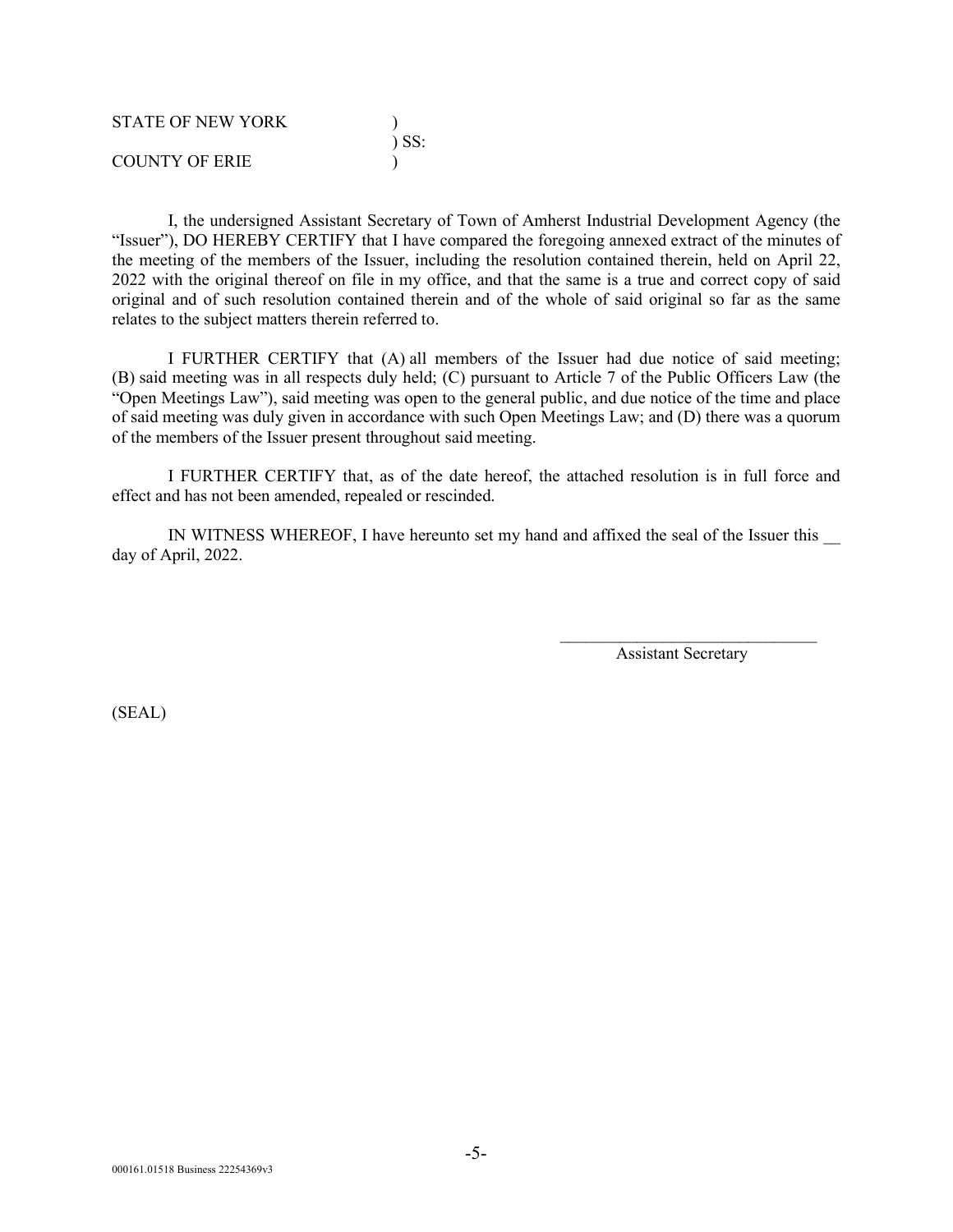#### **BOND RESOLUTION SUTTON PLACE PRESERVATION LIMITED PARTNERSHIP PROJECT**

A regular meeting of the members of the Town of Amherst Industrial Development Agency (the "Issuer") was convened in public session at the offices of the Issuer located at 4287 Main Street in the Town of Amherst, Erie County, New York on April 22, 2022 at 8:30 o'clock, a.m., local time.

The meeting was called to order by the (Vice) Chairperson of the Issuer and, upon roll being called, the following members of the Issuer were:

#### PRESENT:

Carlton N. Brock, Jr. Chairperson William W. Tuyn Vice Chairperson Anthony Agostino Treasurer Hon. Timothy Drury Secretary Hadar Borden Member Frank LoTempio III Member Nicole Gavigan Member

ABSENT:

## ISSUER STAFF PRESENT INCLUDED THE FOLLOWING:

David S. Mingoia Chief Executive Officer Kevin J. Zanner, Esq. **Issuer Counsel** Terrence M. Gilbride, Esq. Bond Counsel

The following resolution was offered by \_\_\_\_\_\_\_\_\_\_\_, seconded by \_\_\_\_\_\_\_\_, to wit:

Resolution No.

RESOLUTION AUTHORIZING THE ISSUANCE AND SALE BY TOWN OF AMHERST INDUSTRIAL DEVELOPMENT AGENCY OF ITS REVENUE BONDS (SUTTON PLACE PRESERVATION LIMITED PARTNERSHIP PROJECT) IN ONE OR MORE SERIES, IN AN AGGREGATE PRINCIPAL AMOUNT NOT TO EXCEED \$50,000,000 AND THE EXECUTION OF RELATED DOCUMENTS.

WHEREAS, Town of Amherst Industrial Development Agency (the "Issuer") is authorized and empowered by the provisions of Chapter 1030 of the 1969 Laws of New York, constituting Title 1 of Article 18-A of the General Municipal Law, Chapter 24 of the Consolidated Laws of New York, as amended (the "Enabling Act") and Chapter 579 of the 1973 Laws of New York, constituting Section 914-a of said General Municipal Law (said Chapter and the Enabling Act being hereinafter collectively referred to as the "Act") to promote, develop, encourage and assist in the acquiring, constructing, reconstructing, improving, maintaining, equipping and furnishing of manufacturing, warehousing, research, commercial and industrial facilities, among others, for the purpose of promoting, attracting and developing economically sound commerce and industry to advance the job opportunities, health, general prosperity and economic welfare of the people of the State of New York, to improve their prosperity and standard of living, and to prevent unemployment and economic deterioration; and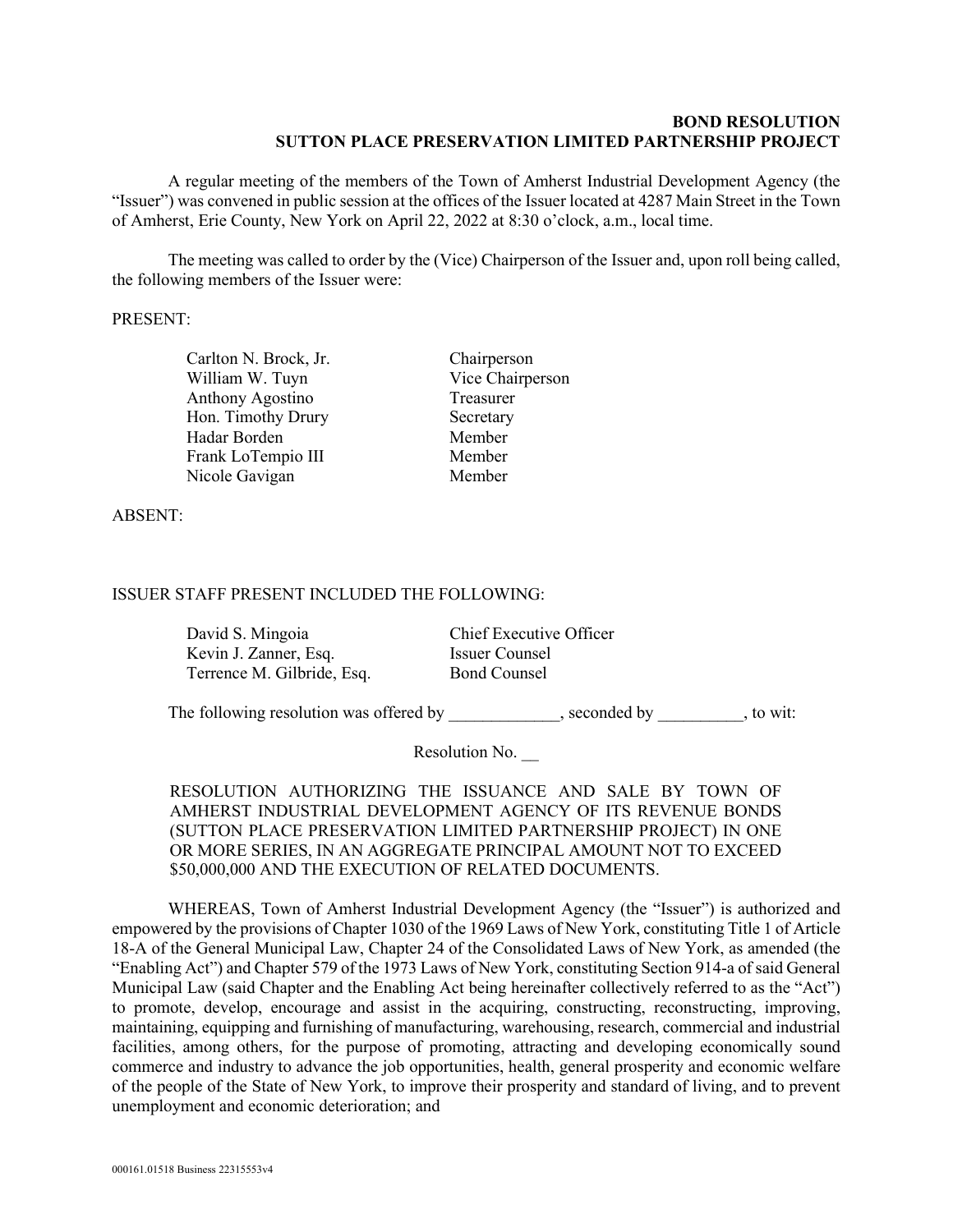WHEREAS, the Issuer is authorized and empowered by the provisions of the Enabling Act to relieve and reduce unemployment, promote and provide for additional and maximum employment, better and maintain job opportunities, and lessen the burdens of government and act in the public interest, and in carrying out the aforesaid purposes and in exercising the powers conferred in the Enabling Act, the Enabling Act declares that the Issuer will be performing essential governmental functions; and

WHEREAS, to accomplish its stated purposes, the Issuer is authorized and empowered under the Enabling Act to issue its revenue bonds to finance the cost of the acquisition, construction and installation of one or more "projects" (as defined in the Enabling Act), to acquire, construct and install said projects or to cause said projects to be acquired, construction and installed, and to convey said projects or to lease said projects with the obligation to purchase; and

WHEREAS, on January 4, 2022, Sutton Place Preservation Limited Partnership, a New York limited partnership, on behalf of itself and/or an entity or entities formed or to be formed on behalf of the foregoing (the "Institution") submitted an application (the "Application") to the Issuer, a copy of which Application is on file at the office of the Issuer, which Application requested that the Issuer consider undertaking a project (the "Project") for the benefit of the Institution, said Project consisting of the following: (A) (1) the acquisition of a leasehold interest in a portion of approximately 21.77 acres of land located at 113 Travers Boulevard in the Town of Amherst, New York (the "Land"), (2) the acquisition, reconstruction and renovation of twenty-four (24) existing two-story facilities consisting of 246 apartment units and containing approximately 213,100 square feet in the aggregate known as the Sutton Place Apartments located on the Land (the "Facility") and (3) the acquisition and installation therein and thereon of related fixtures, machinery, equipment and other personal property (the "Equipment") (the Land, the Facility and the Equipment being collectively referred to hereinafter as the "Project Facility"), all of the foregoing to constitute a low-income housing facility to be operated by the Institution and leased to residential tenants, and any other directly and indirectly related activities; (B) the financing of all or a portion of the costs of the foregoing by the issuance of taxable and/or tax-exempt revenue bonds of the Issuer in one or more issues or series in an aggregate principal amount sufficient to pay the cost of undertaking the Project, together with necessary incidental costs in connection therewith, in an amount then estimated to be approximately \$45,000,000 and in any event not to exceed \$50,000,000 (the "Obligations"); (C) the payment of a portion of the costs incidental to the issuance of the Obligations, including issuance costs of the Obligations and any reserve funds as may be necessary to secure the Obligations; (D) the granting of certain other "financial assistance" (within the meaning of Section 854(14) of the Act) with respect to the foregoing, including exemption from certain sales taxes, deed transfer taxes and mortgage recording taxes (collectively with the Obligations, the "Financial Assistance"); and (E) the lease (with an obligation to purchase) or sale of the Project Facility to Sutton Place Housing Development Fund Company, Inc., a New York not-for-profit corporation (the "HDFC"), as nominee for and on behalf of the Institution or such other person as may be designated by the Institution and agreed upon by the Issuer; and

WHEREAS, the Chief Executive Officer of the Issuer (A) caused notice of the public hearing of the Issuer (the "Public Hearing") pursuant to Section 859-a(2) of the Act and Section 147(f) of the Internal Revenue Code of 1986, as amended (the "Code"), to hear all persons interested in the Project and the financial assistance being contemplated by the Issuer with respect to the Project, to be published on March 23, 2022 in the Amherst Bee, a newspaper of general circulation available to the residents of the Town of Amherst, Erie County, New York, (B) caused notice of the Public Hearing to be mailed on March 18, 2022 to the chief executive officers of the county and of each city, town, village and school district in which the Project Facility is (or will be) located, (C) conducted the Public Hearing remotely on April 7, 2022 at 8:30 o'clock a.m., local time via Zoom as part of a meeting of the Executive Committee of the Issuer and (D) prepared a report of the Public Hearing (the "Public Hearing Report") which fairly summarized the views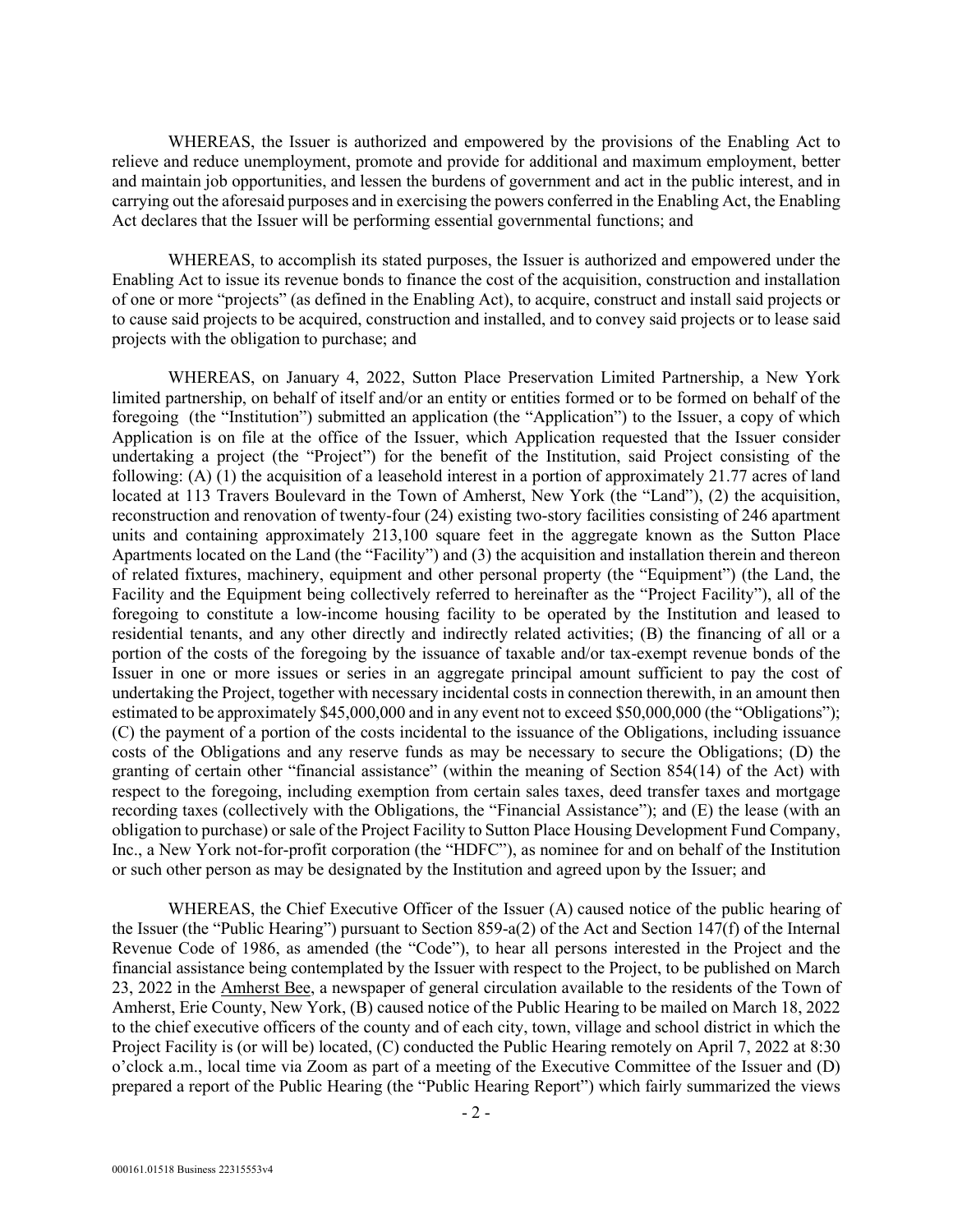presented at such Public Hearing and caused copies of said Public Hearing Report to be made available to the members of the Issuer and to the Town Board (the "Town Board") of the Town of Amherst, New York (the "Town"); and

WHEREAS, pursuant to Article 8 of the Environmental Conservation Law, Chapter 43-B of the Consolidated Laws of New York, as amended (the "SEQR Act") and the regulations (the "Regulations") adopted pursuant thereto by the Department of Environmental Conservation of the State of New York (collectively with the SEQR Act, "SEQRA"), by resolution adopted by the members of the Issuer on April 22, 2022 (the "SEQR Resolution"), the Issuer determined (A) that pursuant to Sections  $617.5(c)(2)$  of the Regulations, the Project is a "Type II action" (as said quoted term is defined in the Regulations), and (B) that, therefore, no environmental impact statement or any other determination or procedure was required under the Regulations; and

WHEREAS, the Institution reasonably expects that it will (i) pay or incur certain capital expenditures in connection with the Project prior to the issuance of the Initial Bonds (as defined herein), (ii) use funds from sources other than proceeds of the Initial Bonds which are or will be available on a shortterm basis to pay for such capital expenditures, and (iii) reimburse itself for the use of such funds with proceeds of the Initial Bonds; and

WHEREAS, it is contemplated that the Initial Bonds will be issued as multifamily housing revenue bonds and, as such, pursuant to Section 142(d) of the Code, at least ninety-five percent (95%) of the net proceeds of the Initial Bonds must be used to provide a "qualified residential rental project," as defined in Section 142 of the Code to include a project for residential rental property where, for a period of at least as long as such bonds remain outstanding, at least twenty percent  $(20\%)$  of such units are occupied by individuals whose income is fifty percent (50%) or less of Area Median Gross Income as determined by the United States Department of Housing and Urban Development ("HUD") or at least forty percent (40%) of such units are occupied by individuals whose income is sixty percent (60%) or less of Area Median Gross Income as determined by HUD; and

WHEREAS, the Issuer now desires to authorize issuance of its Revenue Bonds (Sutton Place Preservation Limited Partnership Project), Series 2022 in an aggregate principal amount not to exceed \$50,000,000 (the "Initial Bonds") for the purpose of financing a portion of the costs of the Project under this resolution, a trust indenture (the "Indenture") by and between the Issuer and a financial institution acting as trustee for the holders of the Initial Bonds (the "Trustee"); and

WHEREAS, prior to or simultaneously with the issuance of the Initial Bonds, (A) the Institution, the HDFC and the Issuer will execute and deliver a lease agreement (the "Underlying Lease"), pursuant to which the Institution and the HDFC will agree to lease the Land to the Issuer, (B) the Institution will execute and deliver a bill of sale (the "Bill of Sale") from the Institution to the Issuer, pursuant to which the Institution will convey to the Issuer the Institution's interest in the portion of the Project Facility constituting fixtures and other personal property, (C) the Issuer will execute and deliver an installment sale agreement, as modified by a certain HUD addendum (the "Installment Sale Agreement") by and between the Issuer, as seller, and the Institution and the HDFC, as purchaser, pursuant to the which (1) the Institution will agree (a) to cause the Project to be undertaken and completed, (b) as agent of the Issuer, to undertake and complete the Project, (c) to purchase the Project Facility from the Issuer, and (d) to make certain installment purchase payments (or cause such payments to be made) to or upon the order of the Issuer as the purchase price for the Project Facility, which installment purchase payments shall include amounts equal to the debt service payments due on the Initial Bonds, and (2) the Issuer will agree to (a) undertake the Project, (b) appoint the Institution as agent of the Issuer to undertake and complete the Project, and (c) sell the Project Facility to the Institution and (D) the Institution and the Issuer will execute and deliver (1) a recapture agreement (the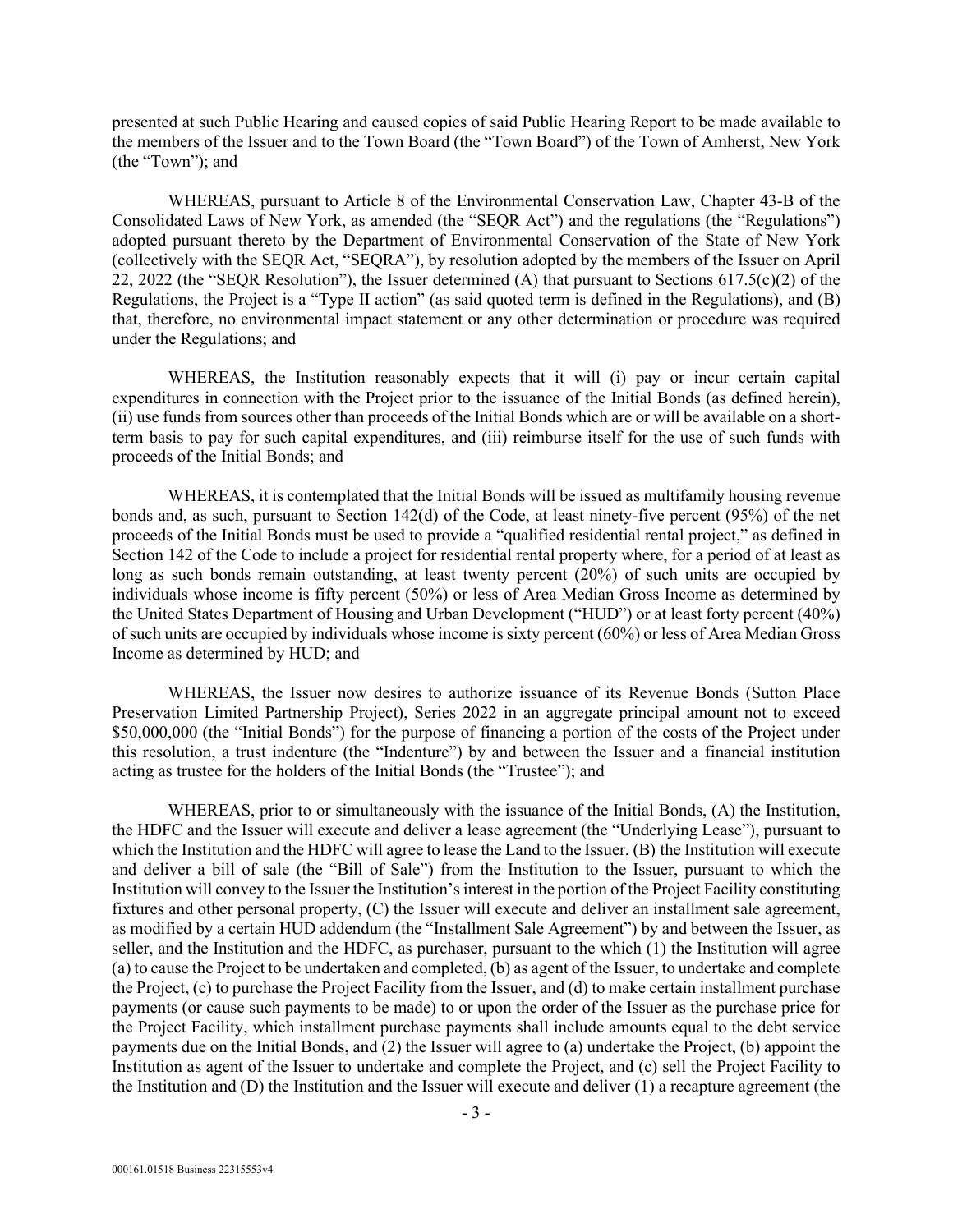"Section 875 GML Recapture Agreement") by and between the Institution and the Issuer, required by the Act, regarding the recovery or recapture of certain sales and use taxes and (2) a certain uniform agency project agreement (the "Uniform Agency Project Agreement") relating to the granting of the Financial Assistance by the Issuer to the Institution; and

WHEREAS, as security for the Initial Bonds, the Issuer will execute and deliver to the Trustee a pledge and assignment (the "Pledge and Assignment") and acknowledged by the Institution and the HDFC, which Pledge and Assignment will assign to the Trustee certain of the Issuer's rights under the Installment Sale Agreement; and

WHEREAS, the Initial Bonds will be initially purchased by KeyBanc Capital Markets Inc., acting as underwriter for the Initial Bonds (the "Underwriter"), pursuant to a bond purchase agreement (the "Bond Purchase Agreement") by and among the Underwriter, the Issuer and the Institution; and

WHEREAS, simultaneous with the issuance of the Initial Bonds, the Institution will assume an existing mortgage loan held by Dwight Capital LLC, a Delaware limited liability company (the "Lender"), in the original principal amount of \$20,000,000.00, insured by the Federal Housing Administration, acting on behalf of the Secretary of the U.S. Department of Housing and Urban Development under Section 207 pursuant to Section 223(f) of the National Housing Act, as amended, (the "223(f) Loan"). The 223(f) Loan is secured by, among other things, a first mortgage encumbering the fee and leasehold interests in the Project Facility executed by the Institution, HDFC and joined by the Issuer (the "223(f) Security Instrument"); and

WHEREAS, the Lender has also agreed to make a supplemental loan to the Institution, in an amount to be determined, to be insured by the Federal Housing Administration, acting on behalf of the Secretary of the U.S. Department of Housing and Urban Development under Section 207 pursuant to Section 241(a) of the National Housing Act, as amended, (the "241(a) Loan", together, with the 223(f) Loan, collectively, the "HUD Loan"), the proceeds of which will be used to secure the Initial Bonds under the Indenture. The 241(a) Loan will be secured by, among other things, a second mortgage encumbering the fee and leasehold interests in the Project Facility executed by the Institution, HDFC and joined by the Issuer (the "241(a) Security Instrument"); and

WHEREAS, in addition to the 241(a) Loan proceeds to be funded by Lender, the Initial Bonds will be secured by cash collateral including (a) an equity bridge loan from Key Community Development Corporation or its affiliates, and (b) a purchase money loan from Sutton Place of Amherst LLC, a New York limited liability company; and

WHEREAS, the Institution and the HDFC will enter into a certain Tax Regulatory Agreement, dated the date of delivery of the Initial Bonds (the "Tax Regulatory Agreement"), in which the Institution will make certain representations and covenants, establish certain conditions and limitations and create certain expectations, relating to compliance with the requirements imposed by the Code and the Issuer will execute a completed Internal Revenue Service ("IRS") Form 8038 (Information Return for Private Activity Bonds) relating to the Initial Bonds ("Form 8038"), pursuant to Section 149(e) of the Code and will cause the Form 8038 to be filed with the IRS; and

WHEREAS, it is further contemplated that the Issuer will (i) designate the Institution as its agent for the purpose of undertaking the Project pursuant to the Installment Sale Agreement, (ii) negotiate and enter into the Underlying Lease and the Installment Sale Agreement, pursuant to which the Issuer will retain a leasehold interest in the Project Facility; and (iii) provide (a) an exemption benefit from all New York State and local sales and use taxes for purchases and rentals related to the Project with respect to the qualifying personal property included in or incorporated into the Facility or used in the acquisition,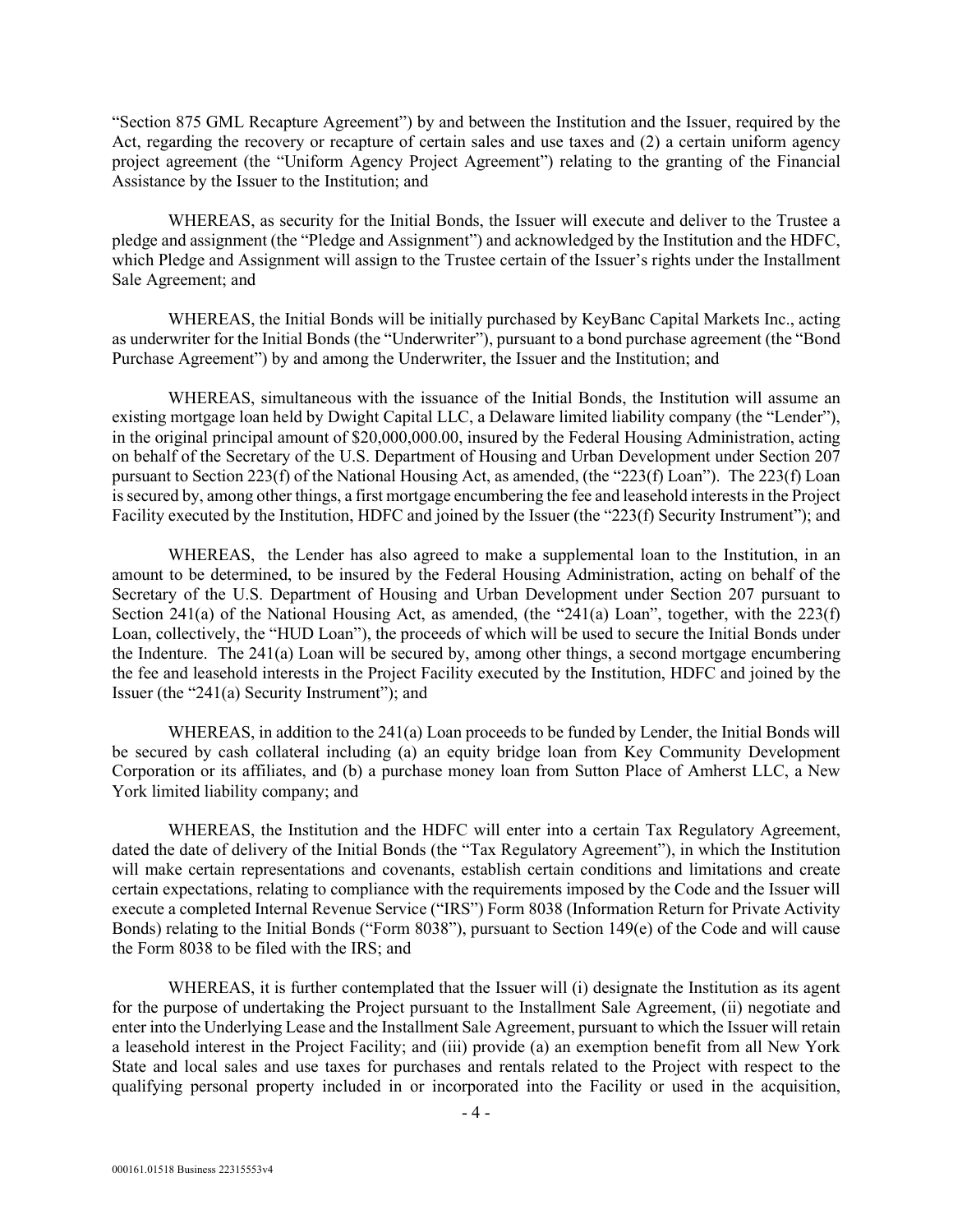construction, reconstruction and/or renovation, rehabilitation or equipping of the Facility and (b) a mortgage recording tax exemption benefit for the financing related to the Project; and

WHEREAS, approval of the Town Board, being the highest elected official of Town, and an allocation of sufficient Volume Cap (as defined herein) are required as conditions to the issuance of the Initial Bonds pursuant to the Code; and

WHEREAS, pursuant to Section 146 of the Code, in order for interest on the Initial Bonds to be excludable from gross income of the holder thereof the Issuer must allocate the private activity volume cap ("Volume Cap") to the Initial Bonds in an amount equal the face amount of the Initial Bonds; and

WHEREAS, pursuant to a (i) a letter dated January 10, 2022 and (ii) a letter dated February 18, 2022, each from the New York State Department of Economic Development, the Issuer received an allocation of 2022 Volume Cap from the State in an amount equal to the maximum amount of Initial Bonds expected to be issued; and

WHEREAS, the Issuer has given due consideration to the Application and the representations by the Institution that undertaking the Project and issuing the Initial Bonds (a) will be an inducement to the Institution to acquire, renovate, reconstruct, equip and operate the Project Facility in the Town; and (b) will not result in the removal of any commercial, industrial, fabricating or manufacturing plant or facility of the Institution or any other proposed occupant of the Project Facility from one area of the State to another area of the State or in the abandonment of one or more plants or facilities of the Institution or any other proposed occupant of the Project Facility located in the State; and

WHEREAS, the Issuer has considered the policy, purposes and requirements of the Enabling Act in making its determinations with respect to taking official action regarding the Project; and

WHEREAS, as required by Section 2824(8) of the New York Public Authorities Law, the Issuer's Finance and Audit Committee, on April 22, 2022, reviewed the proposal for the issuance of debt by the Issuer related to the Project, recommended that the Issuer undertake the Project and proceed with the issuance thereof, and determined that it is in the best interest of economic development in the Town for the Issuer to issue the Initial Bonds.

NOW, THEREFORE, be it resolved by the Issuer as follows:

Section 1. It is the policy of the State to promote the economic welfare, recreation opportunities and prosperity of its inhabitants and to actively promote, attract, encourage and develop recreation and economically sound commerce and industry for the purpose of preventing unemployment and economic deterioration.

Section 2. It is among the purposes of the Issuer to promote, develop, encourage and assist in the acquiring, constructing, reconstructing, improving, maintaining, equipping and furnishing of certain facilities, including commercial facilities, and thereby advance the job opportunities, health, general prosperity and economic welfare of the people of the State and to improve their recreation opportunities, prosperity and standard of living.

 Section 3. The Institution has presented an Application in a form acceptable to the Issuer. Based upon representations made by the Institution to the Issuer and any other correspondence submitted by the Institution to the Issuer, public hearing comments, if any, the Issuer's review of and recommendations related to the Project, Issuer board member review, discussion, and consideration of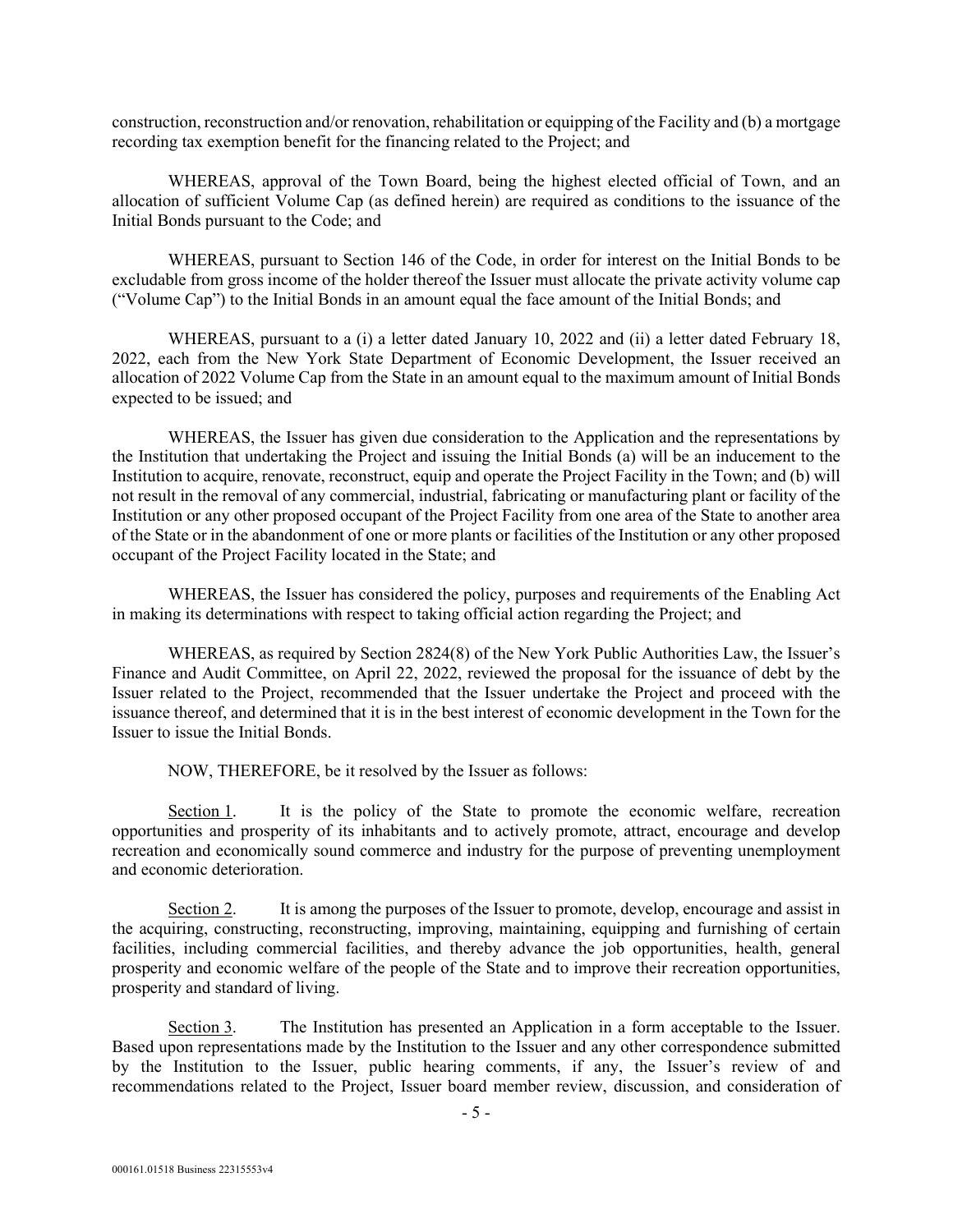same, and such other information and investigation as the Issuer has deemed appropriate, the Issuer makes the following findings and determinations and hereby authorizes the undertaking of the Project and the provision of the Financial Assistance to the Institution as described herein:

(a) The Project constitutes a "project" within the meaning of the Act.

(b) The issuance of the Initial Bonds and the grant of the other Financial Assistance will be an inducement to the Institution to acquire, renovate, construct, equip and operate the Project Facility in the Town, thereby advancing job opportunities, general prosperity and economic welfare of the people of the State and the Town in furtherance of the Act.

(c) It is desirable and in the public interest for the Issuer to appoint the Institution as its agent for purposes of acquiring, reconstructing and/or renovating and equipping the Project.

(d) The Issuer has the authority to take the actions contemplated herein under the Act.

(e) (1) The Project does not constitute a project where facilities or property that are primarily used in making retail sales of goods and/or services to customers who personally visit such facilities constitute more than one-third of the total cost of the Project, and accordingly the Project is not prohibited by the provisions of Section 862(2)(a) of the Act, and (2) accordingly the Issuer is authorized to provide financial assistance in respect of the Project pursuant to Section 862(2)(a) of the Act.

The Project will not result in the removal of a plant or facility of any proposed occupant of the Project Facility from one area of the State of New York to another area in the State of New York and will not result in the abandonment of one or more plants or facilities of any occupant of the Project Facility located in the State of New York.

(g) The Issuer has prepared a written cost-benefit analysis identifying the extent to which the Project will create or retain permanent, private sector jobs, the estimated value of any tax exemption to be provided, the amount of private sector investment generated or likely to be generated by the Project, the likelihood of accomplishing the Project in a timely fashion, and the extent to which the Project will provide additional sources of revenue for municipalities and school districts, and any other public benefits that might occur as a result of the Project.

(h) It is desirable and in the public interest for the Issuer to issue the Initial Bonds to finance the costs of the Project, together with certain related costs, reserves and other amounts, in an aggregate principal amount not to exceed \$50,000,000.

(i) The Issuer reasonably expects to reimburse the Institution for expenses made for the Project from the Initial Bonds.

(j) The Institution has provided a written statement confirming that the Project as of the date of the Application is in substantial compliance with all provisions the Act.

(k) The issuance of the Initial Bonds by the Issuer with respect to the Project will promote and maintain the job opportunities, general prosperity and economic welfare of the citizens of the Town and the State and improve their standard of living, and thereby serve the public purposes of the Act.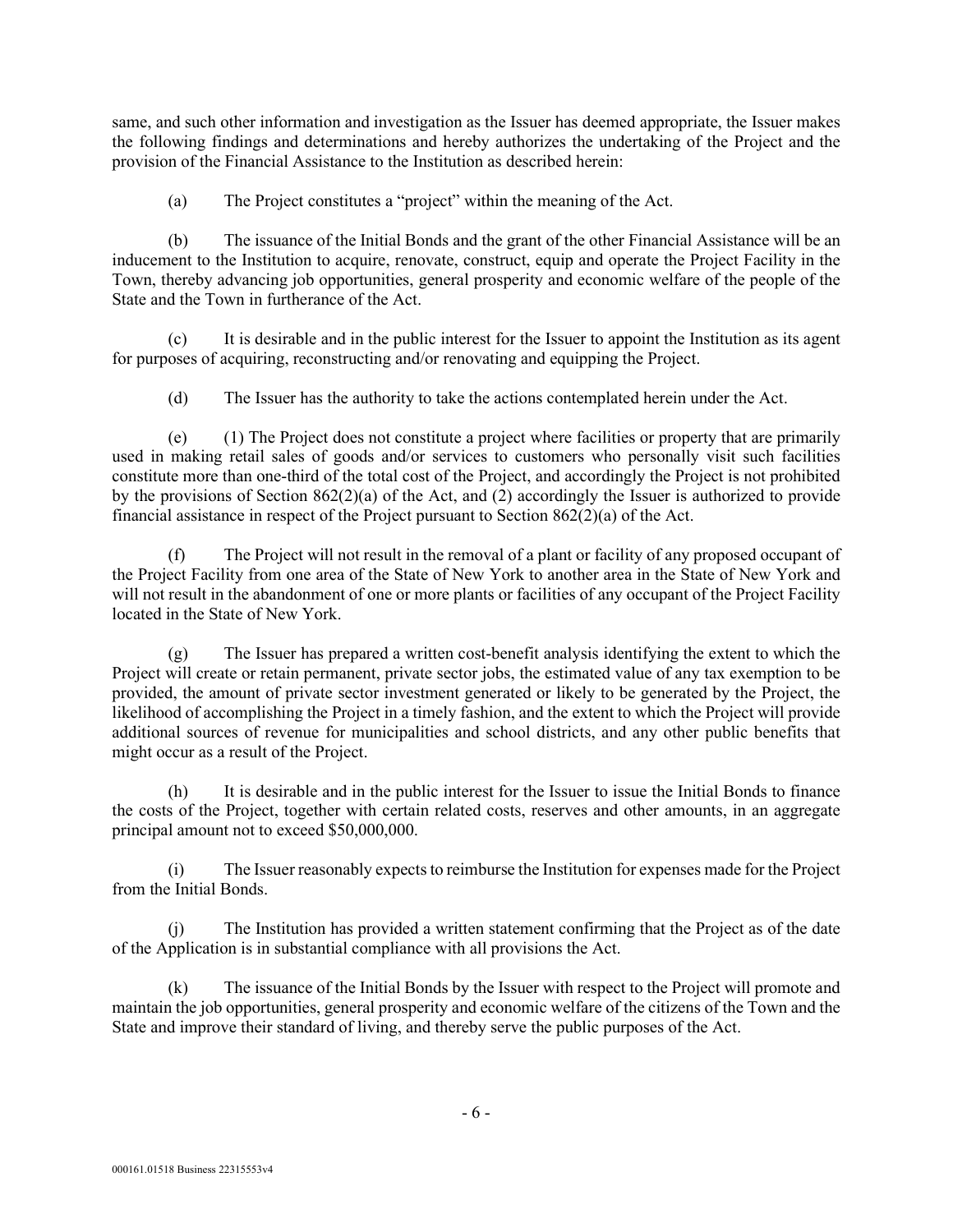(l) The Project qualifies for the Financial Assistance as it meets and is consistent with the Issuer's evaluative criteria for projects, said criteria established by the Issuer as required under General Municipal Law Section 859-a(5).

 Section 4. The Chairperson, Vice Chairperson or Chief Executive Officer of the Issuer are hereby appointed as authorized officers of the Issuer (the "Authorized Officer") for purposes of the Project, including (a) negotiating and approving the form and substance of the various documents and (b) executing and delivering such documents; and, where appropriate, the Secretary (or Assistant Secretary) of the Issuer is hereby authorized to affix the seal of the Issuer thereto and to attest the same, all in the forms thereof as the Chairperson, Vice Chairperson or Chief Executive Officer of the Issuer, as Authorized Officer, shall approve, the execution thereof by the Chairperson, Vice Chairperson or Chief Executive Officer to constitute conclusive evidence of such approval.

Section 5. The Issuer hereby authorizes the Authorized Officer to approve the Underlying Lease, the Indenture, the Installment Sale Agreement, the Pledge and Assignment, the Section 875 GML Recapture Agreement, the Uniform Agency Project Agreement, the Bond Purchase Agreement, the 223(f) Security Instrument and the 241(a) Security Instrument (collectively, the "Financing Documents") in forms consistent with the intent and substance of this resolution, such approval to be conclusively evidenced by the execution of such documents by the Authorized Officer in accordance with Section 7 hereof.

Section 6. The Issuer hereby determines to execute the Form 8038 in such form as is hereafter approved by the Authorized Officer in accordance with Section 7 hereof, and to file the same with the IRS.

Section 7. (a) The Authorized Officer is hereby authorized, on behalf of the Issuer, to execute and deliver the Financing Documents, and the Secretary of the Issuer is hereby authorized to affix the seal of the Issuer thereto where appropriate and to attest the same, all in substantially the forms thereof presented to this meeting with such changes (including without limitation any change in the dated date of such documents), variations, omissions and insertions as the Authorized Officer shall approve. The execution of the Financing Documents and the Form 8038 by the Authorized Officer shall constitute conclusive evidence of such approval.

 (b) The Authorized Officer is hereby further authorized and directed, on behalf of the Issuer, to approve, without further action of the Issuer, any variations in the terms of the Initial Bonds from those set forth in the form of the Initial Bonds, respectively, submitted to this meeting, including, without limitation, the aggregate principal amounts of the Initial Bonds (not in excess of the maximum aggregate principal amount authorized in Section 3(h) of this resolution), the interest rates, maturities, redemption premiums, optional redemption dates and sinking fund redemption dates and amounts.

(c) The Authorized Officer is further hereby authorized, on behalf of the Issuer, to designate any additional authorized representatives of the Issuer.

Section 8. The officers, employees, and agents of the Issuer are hereby authorized and directed for and in the name and on behalf of the Issuer to do all acts and things required or provided by the provisions of the Financing Documents, and to execute and deliver all such additional certificates, instruments and documents, including the Financing Documents and the Form 8038, and to do all such further acts as may be necessary or in the opinion of the officer, employee, or agent acting, desirable and proper to effect the purposes of the foregoing resolution and to cause compliance by the Issuer with all of the terms, covenants, and provisions of the Financing Documents binding upon the Issuer.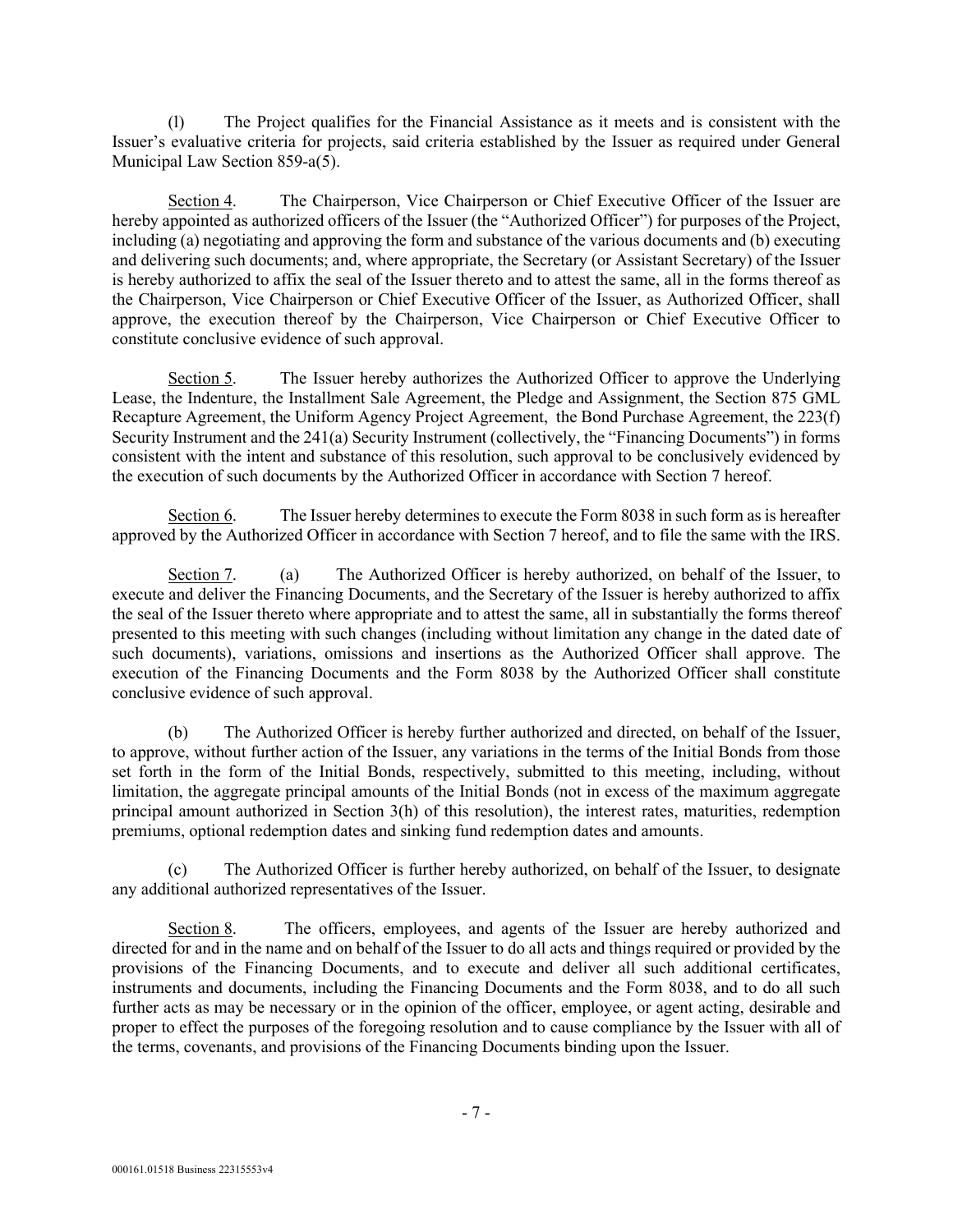Section 9. Subject to the conditions set forth herein and the Institution executing the Uniform Agency Project Agreement and the delivery to the Issuer of a binder, certificate or other evidence of insurance for the Project satisfactory to the Issuer, the Issuer hereby authorizes the Institution to proceed with the acquisition, renovation, construction, upgrading and equipping of the Project and hereby appoints the Institution as the true and lawful agent of the Issuer: (i) to acquire, renovate, reconstruct, upgrade and equip the Project; (ii) to make, execute, acknowledge and deliver any contracts, orders, receipts, writings and instructions, as the stated agent for the Issuer with the authority to delegate such Issuer, in whole or in part, to agents, subagents, contractors, and subcontractors of such agents and subagents and to such other parties as the Institution chooses; and (iii) in general, to do all things which may be requisite or proper for completing the Project, all with the same powers and the same validity that the Issuer could do if acting in its own behalf. With respect to the foregoing, and based upon the representations and warranties made by the Institution in its application for Financial Assistance, the Issuer hereby authorizes and approves the Institution, as its agent, to make purchases of goods and services relating to the Project and that would otherwise be subject to New York State and local sales and use tax, which may result in New York State and local sales and use tax exemption benefits ("sales and use tax exemption benefits") not to exceed \$787,500 and a New York State mortgage recording tax exemption benefits (the "mortgage recording tax exemption benefits") not to exceed \$117,750, respectively.

The Issuer may consider any requests by the Institution for increases to the amount of sales and use tax exemption benefits authorized by the Issuer upon being provided with appropriate documentation detailing the additional purchases of property or services. Pursuant to Section 875(3) of the Act, and per the policies of the Issuer, the Issuer may recover or recapture from the Institution, its agents, consultants, subcontractors, or any other party authorized to make purchases for the benefit of the Project, any New York State and local sales and use tax exemption benefits, and/or mortgage recording tax exemption benefits taken or purported to be taken by the Institution, its agents, consultants, subcontractors, or any other party authorized to make purchases for the benefit of the Project, if it is determined that: (i) the Institution, its agents, consultants, subcontractors, or any other party authorized to make purchases for the benefit of the Project, is not entitled to the State and local sales and use tax exemption benefits; (ii) the State and local sales and use tax exemption benefits are in excess of the amounts authorized to be taken by the Institution, its agents, consultants, subcontractors, or any other party authorized to make purchases for the benefit of the Project; (iii) the State and local sales and use tax exemption benefits are for property or services not authorized by the Issuer as part of the Project; (iv) the Institution has made a material false statement on its application for Financial Assistance; and/or (v) the State and local sales and use tax exemption benefits and/or mortgage recording tax exemption benefits are taken in cases where the Institution, its agents, consultants, subcontractors, or any other party authorized to make purchases for the benefit of the Project, fails to comply with the Institution commitments as identified in the Uniform Agency Project Agreement, being a material term or condition to use property or services in the manner approved by the Issuer in connection with the Project. As a condition precedent of receiving Financial Assistance, the Institution, its agents, consultants, subcontractors, or any other party authorized to make purchases for the benefit of the Project, must (i) cooperate with the Issuer in its efforts to recover or recapture any Financial Assistance, and (ii) promptly pay over any such amounts to the Issuer that the Issuer demands. As an additional condition precedent of receiving Financial Assistance, and as a material term or condition as approved by the Issuer in connection with the Project, the Institution covenants and agrees and understands that it must, subject to potential modification, termination and/or recapture of Financial Assistance for failure to meet and maintain its commitments, submit, on an annual basis or as otherwise indicated below through the conclusion of the later of two (2) years following either (i) the construction completion date, or (ii) the termination of the Uniform Agency Project Agreement, a certification, as so required by the Issuer confirming compliance with the Institution commitments identified in the Uniform Agency Project Agreement.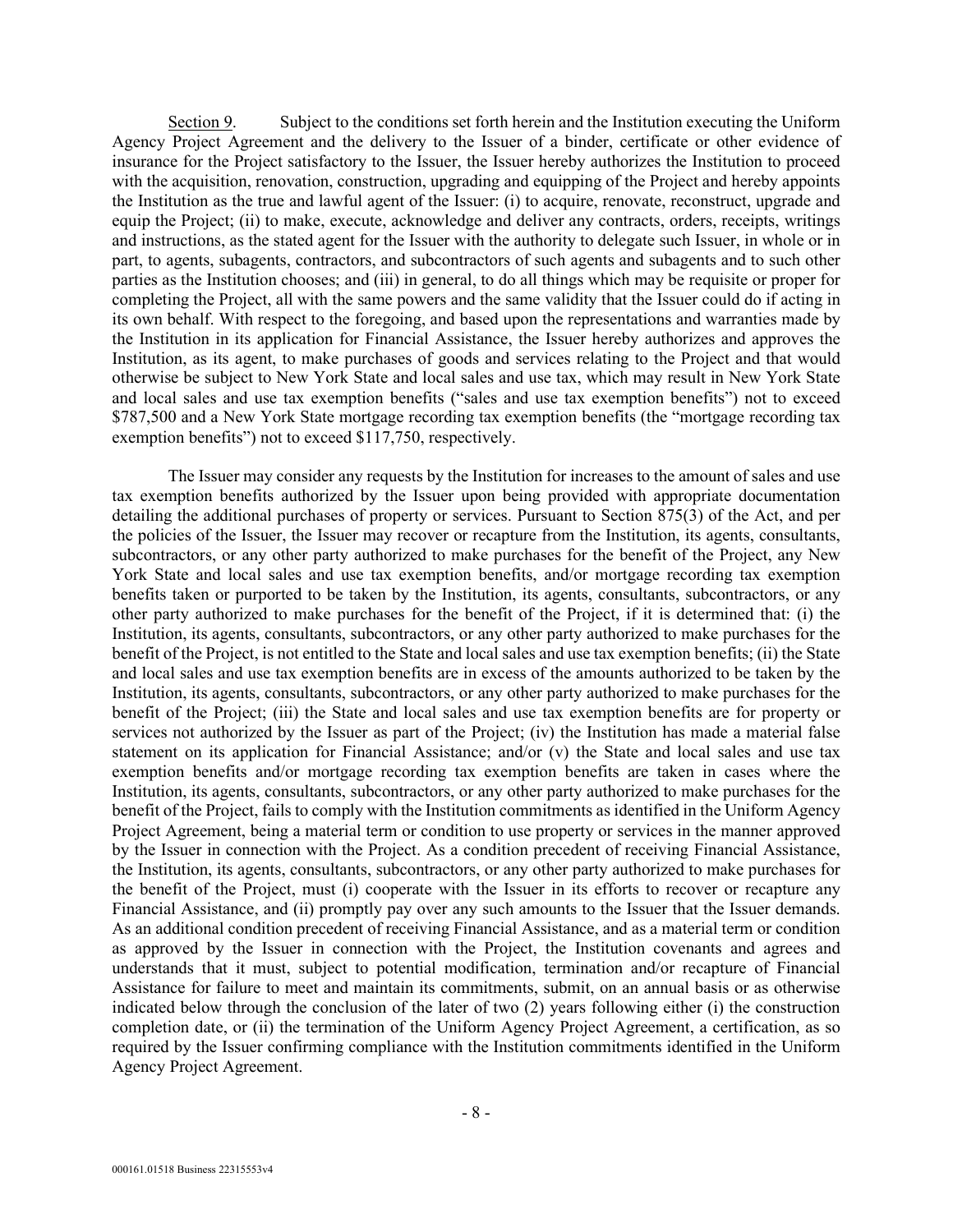Section 10. Subject to the terms of this resolution, the Authorized Officer is hereby authorized, on behalf of the Issuer, to negotiate, execute and deliver (a) the Financing Documents and (b) related documents; provided, however, that the installment purchase payments under the Installment Sale Agreement include payments of all costs incurred by the Issuer arising out of or related to the Project and indemnification of the Issuer by the Institution for actions taken by the Institution and/or claims arising out of or related to the Project.

 Section 11. Subject to the conditions set forth herein and in the last sentence of this Section 11, the Issuer will (a) issue the Initial Bonds in such principal amount and with such maturities, interest rate or rates, redemption terms and other terms and provisions as may be determined by the Issuer; (b) acquire a leasehold interest in the Project Facility and acquire, renovate, reconstruct, equip and install the Project Facility; (c) lease with an obligation to purchase or sell the Project Facility to the Institution and the HDFC or its designee pursuant to an agreement to be entered into between the Issuer and the Institution and the HDFC whereby the Institution will be obligated, among other things, to make payments to the Issuer in amounts and at a time so that such payments will be adequate to pay the principal of, premium, if any, and interest on the Initial Bonds; (d) secure the Initial Bonds in such manner as the Issuer, the Institution and the purchaser(s) of the Initial Bonds mutually deem appropriate and (e) grant the other Financial Assistance. The Issuance of the Initial Bonds and the grant of the other Financial Assistance contemplated by this resolution are subject to (i) obtaining all necessary governmental approvals; (ii) agreement by the Issuer, the Institution and the purchaser(s) of the Initial Bonds upon mutually satisfactory terms for the Initial Bonds (and any such additional bonds) and for the sale and delivery thereof; (iii) the condition that there are no changes in the Code and State law, including regulations thereunder, which prohibit or limit the Issuer from fulfilling its obligations hereunder; and (iv) payment by the Institution of the Issuer's administrative fee, the State Bond Issuance Charge and all costs and expenses of the Issuer with respect to the Initial Bonds transaction and the granting of the other Financial Assistance.

 Section 12. Subject to the conditions contained within this resolution and the acceptance by the Institution of this resolution, the Institution is appointed the true and lawful agent of the Issuer (1) to acquire, renovate, reconstruct equip and install the Project Facility, and (2) to make, execute, acknowledge and deliver any contracts, orders, receipts, writings and instructions, as the stated agent of the Issuer, and in general to do all things which may be requisite or proper for acquiring, renovating, reconstructing, equipping and installing the Project Facility, all with the same powers and same validity as if the Issuer were acting on its own behalf.

 Section 13 The law firm of Hodgson Russ LLP is hereby appointed bond counsel to the Issuer in relation to the proposed issuance of the Initial Bonds contemplated by the Application.

 Section 14. The Issuer hereby declares that this resolution shall represent its declaration of "official intention" in accordance with Treasury Regulation Section 1.150-2. The Issuer reasonably expects to reimburse the Institution for its expenditures incurred in connection with the Project Facility with the proceeds of the Initial Bonds.

Section 15. Bond counsel for the Issuer are hereby authorized to work with the Institution, the purchaser(s) of the Initial Bonds and others to prepare, for submission to the Issuer, all documents necessary to effect the authorization, issuance, sale and delivery of the Initial Bonds.

Section 16. The Authorized Officer is hereby authorized and directed to distribute copies of this resolution to the Institution and to do such further things or perform such acts as may be necessary or convenient to implement the provisions of this resolution.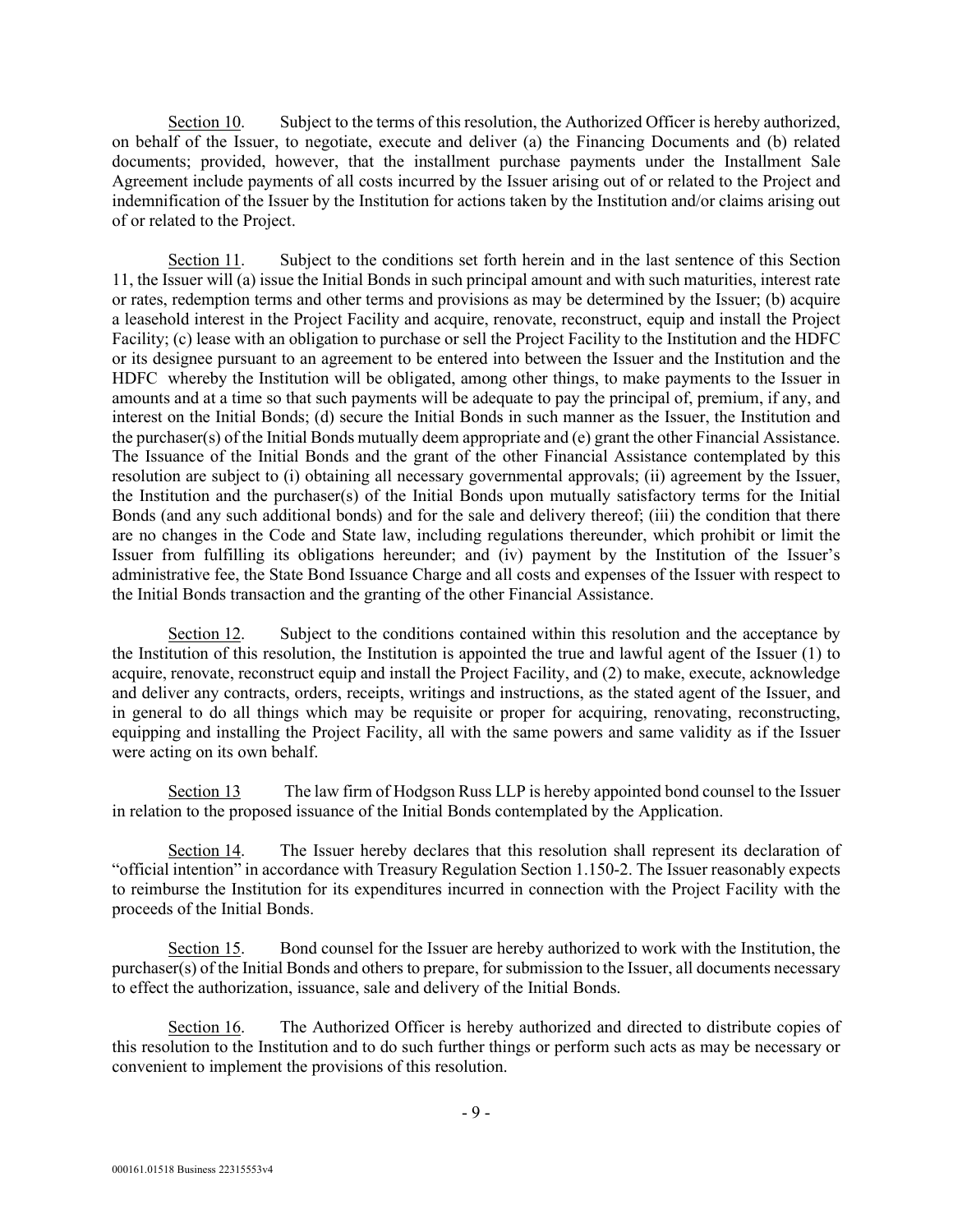Section 17. No covenant, stipulation, obligation or agreement contained in this resolution shall be deemed to be the covenant, stipulation, obligation or agreement of any member, director, agent or employee of the Issuer in his or her individual capacity and neither the member or directors of the Issuer nor any officer executing the Initial Bonds shall be liable personally on the Initial Bonds or be subject to any personal liability or accountability by reason of the issuance thereof. Neither the member, directors or officers of the Issuer, nor any person executing the Initial Bonds or other documents referred to above on behalf of the Issuer, shall be liable thereon or be subject to any personal liability or accountability by reason of the execution, issuance or delivery thereof. The Initial Bonds and the interest therein shall not be a debt of the State or the Town or any political subdivision thereof (other than the Issuer), and none of the State, the Town nor any political subdivision thereof (other than the Issuer) shall be liable thereon. The Initial Bonds shall be issued solely for the purposes set forth in this resolution. The Initial Bonds and the interest thereon shall constitute a special, limited obligation of the Issuer payable solely from the revenues derived or to be derived from the lease or sale of the Project Facility and from the enforcement of the security pledged to the payment of the Initial Bonds.

 Section 18. Any expense incurred by the Issuer with respect to the Project and the financing thereof shall be reimbursed out of the proceeds of the Initial Bonds or another source in the transaction or, in the event such proceeds are insufficient after payment of other costs of the Project, or the Initial Bonds are not issued by the Issuer for any reason whatsoever, shall be paid by the Institution. By acceptance hereof, the Institution hereby agrees to pay such expenses and further agrees to indemnify the Issuer, its members, employees and agents and hold the Issuer and such persons harmless against claims for losses, damage or injury or any expenses or damages incurred as a result of action taken by or on behalf of the Issuer with respect to the Project and the financing thereof.

 Section 19. The provision by the Issuer of Financial Assistance with respect to the Project as described herein is subject to the payment of the Issuer's administrative fee calculated in accordance with the Issuer's terms.

Section 20. This resolution shall take effect immediately.

The question of the adoption of the foregoing resolution was duly put to a vote on roll call, which resulted as follows:

| Carlton N. Brock, Jr. | <b>VOTING</b> |  |
|-----------------------|---------------|--|
| William W. Tuyn       | <b>VOTING</b> |  |
| Anthony Agostino      | <b>VOTING</b> |  |
| Hon. Timothy Drury    | <b>VOTING</b> |  |
| Hadar Borden          | <b>VOTING</b> |  |
| Frank LoTempio III    | <b>VOTING</b> |  |
| Nicole Gavigan        | <b>VOTING</b> |  |

The foregoing resolution was thereupon declared duly adopted.

[Remainder of page left blank intentionally]